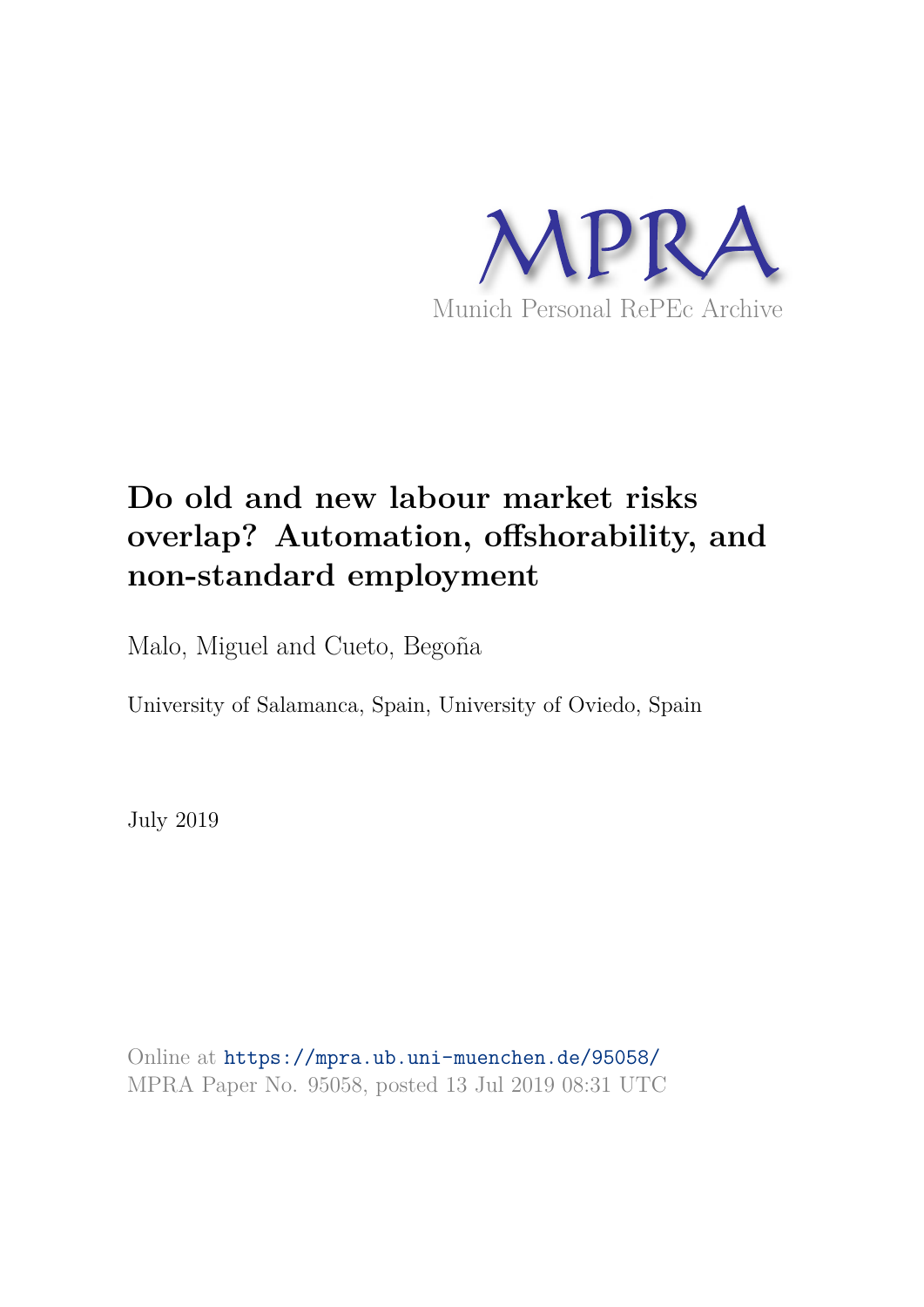# *Do old and new labour market risks overlap? Automation, offshorability, and non-standard employment*

M.Á. Malo (Universidad de Salamanca, Spain)

B. Cueto (Universidad de Oviedo, Spain) **JEL Classification:** J41, F66, J24, J11 **Contact author:** Miguel Á. Malo, malo@usal.es

#### **12th July 2019**

#### **Abstract:**

This article analyses whether automation and offshorability risks overlap with nonstandard employment. The research uses data from Spain, as this is a country with one of the highest temporary employment rates across the world since the 1990s. In general, the analysis shows that automation risks affect slightly more to those with non-standard work arrangements. However, higher educational level is crucial to be much less exposed to automation risks, irrespective of the type of contract or the working time. The offshorability risk also has a small overlap with non-standard employment, but has the opposite relationship with the educational level. The results suggest that specific training policies attending to those with lower educational levels in non-standard employment would be advisable to protect some workers against automation risks, but not against offshorability.

#### **Acknowledgements:**

The authors gratefully acknowledge to Sergio Torrejón for providing us with the original information he used in his article about the automation risk estimated for each occupation at 2-digit level. Both authors acknowledge funding from the programme "Redes de Excelencia" (Ministry of Economy and Competitiveness, ref: ECO2015-71981-RED). Miguel Á. Malo acknowledges the financial support from the research project CSO2014- 599927-R of the Ministry of Economy and Competitiveness and the research project SA072U16 of the "Junta de Castilla y León". Begoña Cueto acknowledges funding by the Ministry of Economy, Industry and Competitiveness (ref: ECO2017-86402-C2-A-R). The usual disclaimer applies.

#### **This article obtained the X Research Award of the 'Cátedra Universidad Autónoma de Madrid – Accenture'.**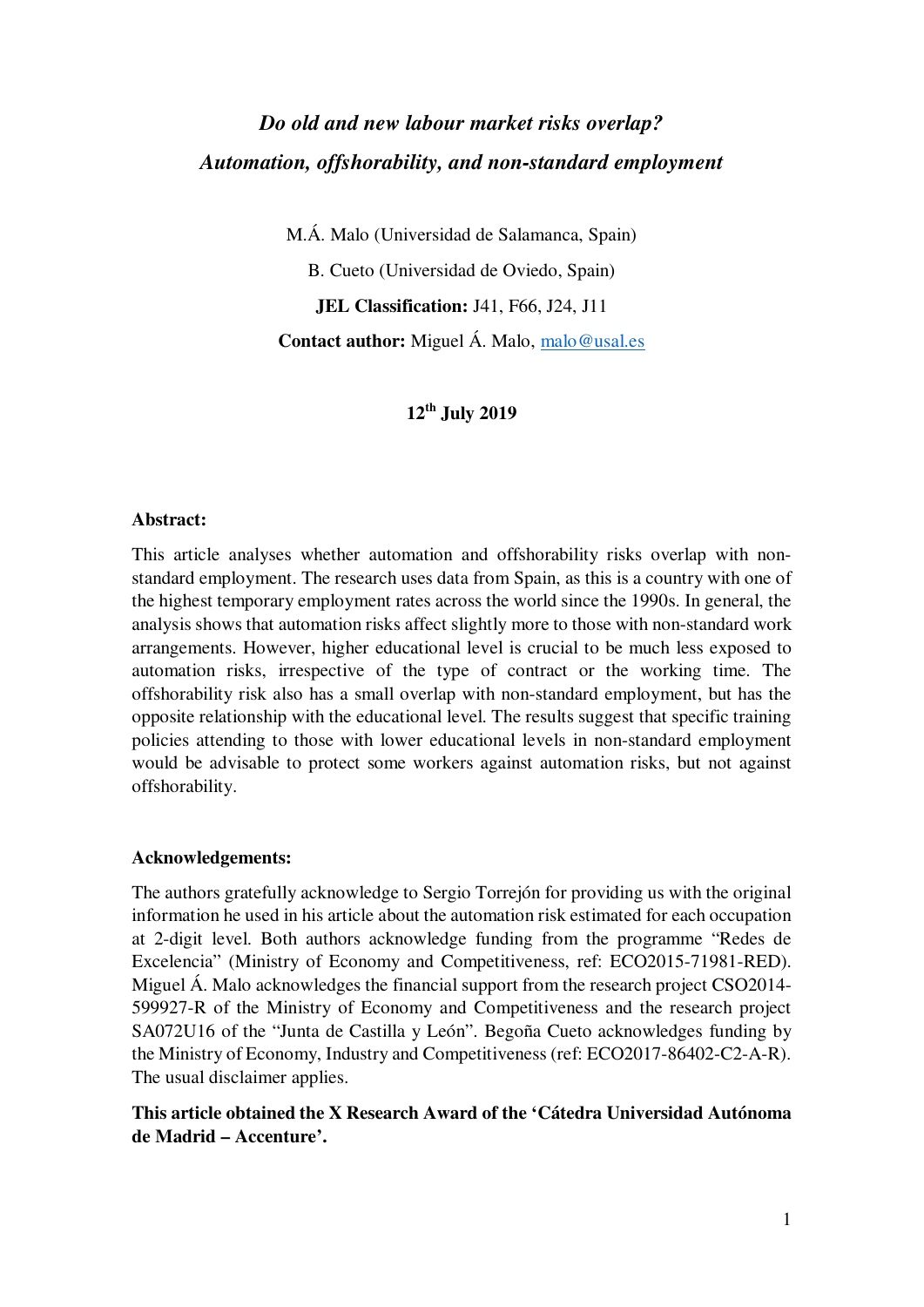# **1. Introduction**

There is a wide social worry about the employment impacts of the current technological change. Probably, the most prominent concern is about the risk of automation of a huge amount of jobs. There are different available estimations about future employment destruction related to automation. The highest estimation corresponds to Frey and Osborne (2017), who present calculations that almost half of all jobs in the United States (US) have a high risk of being replaced and lost by automation. Other authors decrease these estimations down to 14 per cent in the European Union (Pouliakas, 2018) or the OECD (Nedelkoska and Quintini, 2018) or even 9 per cent for the OECD (Arntz et al, 2016).

Offshorability is another risk closely related to automation risks. Usually, the approach to the displacement of some activities or occupations to other countries is understood as exclusively related to globalisation. Although some firms can move offshore as a whole, current technological change allows fissuring the workplace and even the operation of the different tasks of occupations (Weil, 2014). However, as Blinder and Krueger (2013) remark not only are offshorable jobs divisible in simple and routinizable tasks, but also a wide variety of complex tasks involving high levels of skill and human judgement thanks to the new information and communication technologies. In fact, for the case of the US, Blinder and Krueger (2013) estimate that around 25 per cent of all US jobs are offshorable.

Recently, there is an increasing interest in the relationship between offshoring and the occupational tasks characteristics (Püschel, 2015), but with disparate results. Goos et al. (2009) analyse different types of tasks and offshorability, although their measure of offshorability – consisting of news reports – is not related to labour demand outcomes.

Becker et al. (2013) use micro-data from German firms to analyse the relationship of offshoring on the composition of labour demand, and they find a small effect of offshore firm activity on tasks composition at the firm level, increasing the share of non-routine and interactive tasks in the wage-bill of firms.

On the other hand, Baumgarten et al (2013) find that offshoring has a substantial negative effect on wages, and this negative effect differs by task type. In fact, a higher degree of interactivity and, especially, non-routine tasks protect workers against the negative wage impact of offshoring, which is not strictly coincident with the results obtained by Becker et al (2013). Anyway, Becker et al (2013) and Baumgarten et al (2013) do not use any measure of offshorability risk (as Blinder and Krueger, 2013) but a realized truth of offshoring of part of the firms' activities.

Both risks – automation and offshorability – have the potential to eliminate and deeply transform many jobs in the near future across the world. However, we do not know exactly how these 'new' labour market risks will affect to the same workers suffering the 'old' risk of precariousness linked to non-standard employment relationships.

Why is this important? The standard employment relationship remains as the core of Western labour markets, mainly because of its implicit function for co-ordination and risk allocation in labour markets (Adam and Deakin, 2014). Nevertheless, since the 1970s different non-standard work arrangements have expanded in developed countries, with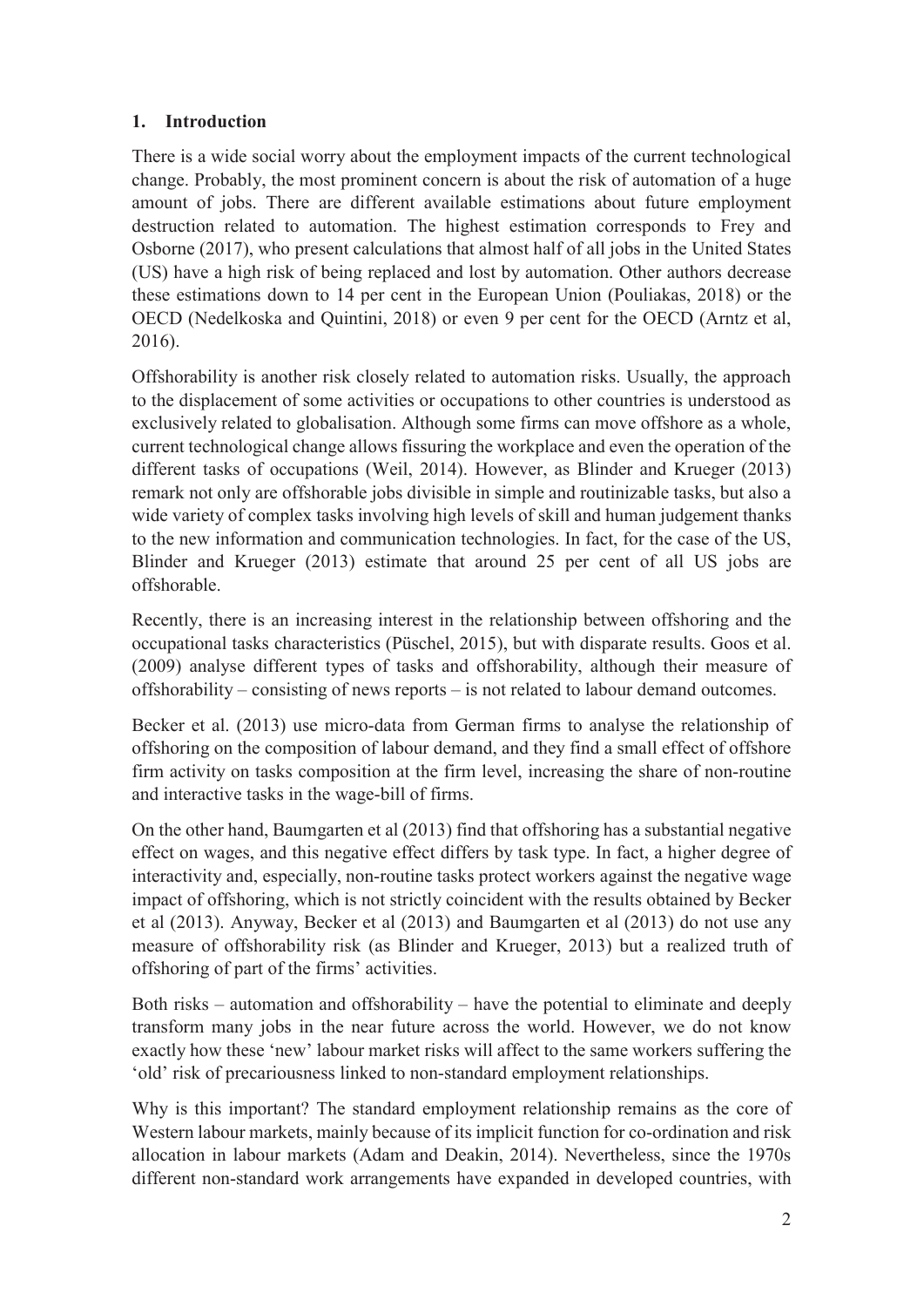significant differences across countries and time. The increase of the numbers of workers in non-standard work has reinforced labour market segmentation, leading in some countries to greater employment volatility and negative consequences on economic stability (ILO, 2016; Toharia, 2005).

Some authors such as Standing (2011) even consider that there is a distinctive group of workers – the 'precariat' – detached from the core of the labour market suffering lower wages and worse working conditions in a permanent way. The specific form of nonstandard employment depends on national differences in institutions and the evolution of national Labour Law. Moreover, a widely accepted manner to define non-standard employment as employment arrangements deviating from the standard employment relationship in four ways (ILO, 2016): temporary employment (i.e. not open-ended); part-time or, in general, normal working hours below the full-time standard in the country or the industry, including on-call work; temporary agency work or any other form of multi-party employment relationship; bogus or dependent self-employment.

The most visible relationship between non-standard employment and the current technological change has come from digital platforms. A lot of recent attention from the media and social researchers, especially lawyers, has focused on the rise of the use of dependent self-employment in the gig economy (ILO, 2008; Eurofound, 2018). The operation of some digital platforms allowing an easy and cheap outsourcing of small tasks has created a new 'mixed' terrain between salaried and self-employed workers.

However, even the gig economy based on the local economy heavily rests on the legal framework of independent contractors and self-employment, while these workers do not have control over their working conditions nor their payment or working schedule. The expansion of this type of dependent self-employment is, in many occasions, an increase in precariousness, because of their lower protection levels as these workers assume business risks related to the business cycle and they do not enjoy the legal protection of workers' rights. Nevertheless, these workers are a small fraction of total employment. For example, Katz and Krueger (2016) estimate that these workers are around 0.5 per cent of total employment in the US, and Groen and Maselli (2016) estimate that for the European Union they are around  $0.05$  per cent.<sup>1</sup> At least nowadays, this is not the main link between 'old' risks as non-standard employment and 'new' risks related to technological change and offshoring.

There is some literature on the effects of automation and offshorability, focusing on aggregate outcomes such as polarisation of wages (Autor et al 2006, 2008), productivity or the labour share (Autor and Salomons, 2018), and a nascent branch about the impacts on individual unemployment spells and post-unemployment effects on job quality (Schmidpeter and Winter-Ebmer, 2018).

However, to our knowledge, there is no systematic empirical evidence jointly analysing the 'new' risks related to technological change and offshoring and the 'old' risk of nonstandard employment. The two most prominent estimations of automation risks (Frey and Osborne, 2017, and Arntz et al., 2016) do not even include variables related to contract

 $\overline{a}$ 

<sup>&</sup>lt;sup>1</sup> The most recent estimation of electronically mediated work published by the US Bureau of Labor Statistics is 1.0 per cent of total employment in May 2017, using a new and specific questionnaire on contingent work. See Current Population Survey staff (2018).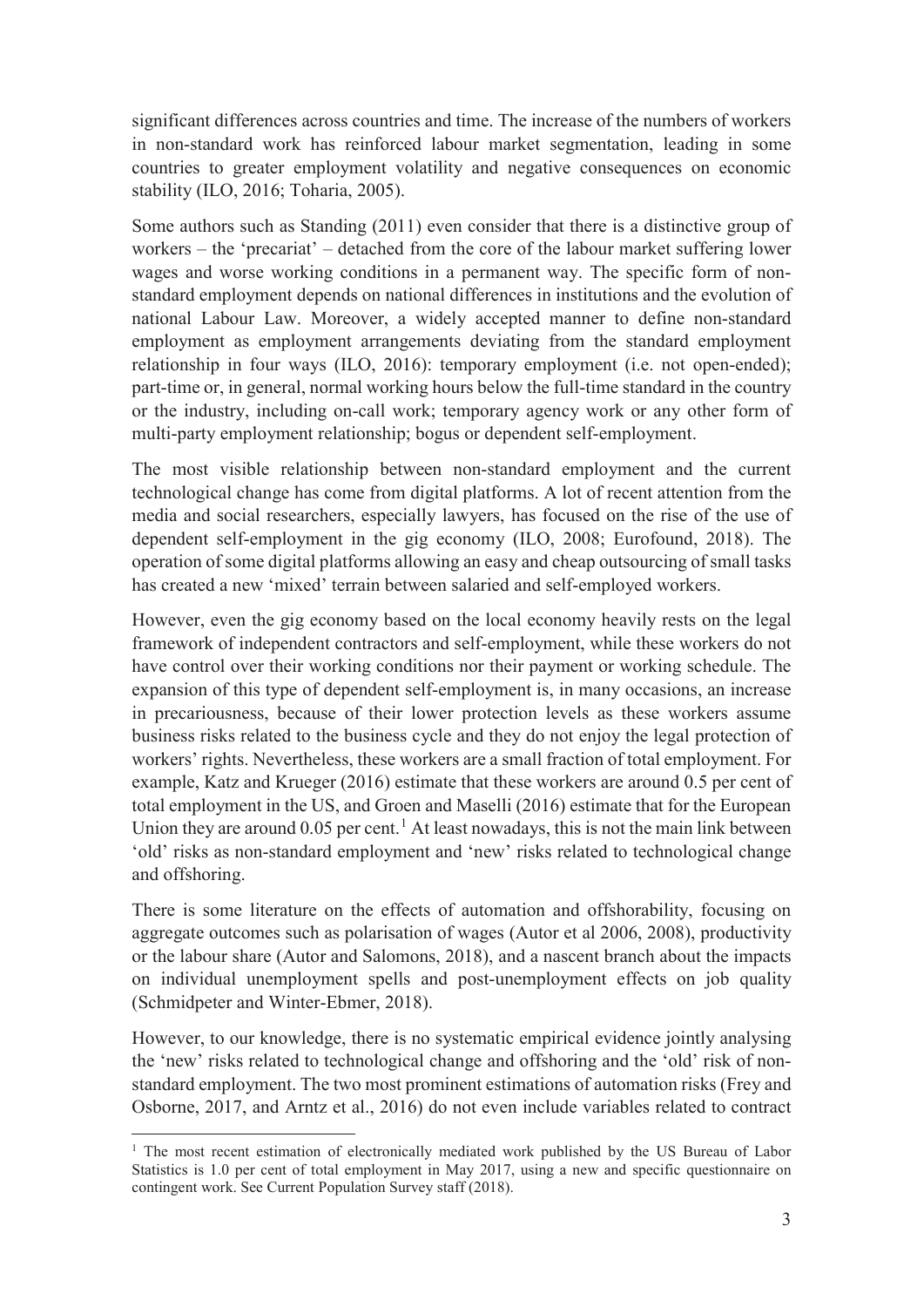type in their analyses. Nedelkoska and Quintini (2018) compare the median risk of automation by contract type, showing that the lowest risk corresponds to open-ended contracts (0.46), although for fixed-term contracts the risk is almost the same (0.47). Temporary agency contracts and training contracts have the highest risk of automation by contract type (0.56). In Pouliakas (2018), the descriptive information shows that 15.5 per cent of workers with fixed-term or temporary agency contracts face a high risk of automation (above 0.7), while those with open-ended contracts facing the same level of risk are13.5 per cent.

On the other hand, there is evidence of actual offshoring on wages by contract type. Görg and Görlich (2015) find that offshoring core activities in manufacturing industries reduces wages for temporary workers, and Lee and Lee (2015) find that offshoring has different impacts on wages of temporary workers, a small positive one when offshoring to OECD countries and a negative one in case of non-OECD countries.

However, we have not found evidence about the offshorability risk by contract type. Therefore, our article may provide interesting information to understand whether there is an overlap of both risks (i.e. a higher automation risk for non-standard employment), as the limited available information points to. In addition, we will provide novel information whether there is an overlap of the offshorability risk and non-standard employment, or not.

Our analysis will increase the knowledge of the performance of labour markets with new results showing a rich and complex relationship between new and old risks. However, our analysis is also interesting from a social and economic policy perspective. In fact, developing an effective social protection for non-standard employment to alleviate workers' insecurities and precariousness remains a challenge in many countries (ILO, 2016; chapter 6). If workers with non-standard work arrangements are also affected by a systematic high risk of automation and offshorability, the challenges for social protection will be very different in respect to a balanced distribution of the new risks by contract type.

In this article, the empirical analysis uses data from Spain. The Spanish case is interesting because this country has had a very high temporary employment rate since the mid-1980s (Toharia and Malo, 2000; Toharia, 2005). In fact, labour market segmentation by contract type has been a prominent feature of the Spanish labour market. The temporary employment rate was above 30 per cent in the second part of the 1990s and the first half of the 2000s, almost reaching 35 per cent in 2006. After the great recession, this rate decreased to around 25 per cent because of a huge employment adjustment based on these workers (García-Serrano and Malo, 2013). Temporary contracts are used across all industries and sectors, with different micro and macro negative side effects, from precariousness to low training and productivity, putting the quality of jobs at the center of the labour market policy debate (ILO, 2014). Recently, there was also an increase in the use of part-time contracts (López-Mourelo and Malo, 2015) and the self-employment rate has reached 16.5 per cent, which is above the average for the Euro area of 15 per cent (OECD, 2018).

Therefore, in Spain, a distinction of 'old' and 'new' labour market risks makes sense, because the expansion of non-standard employment developed much before the current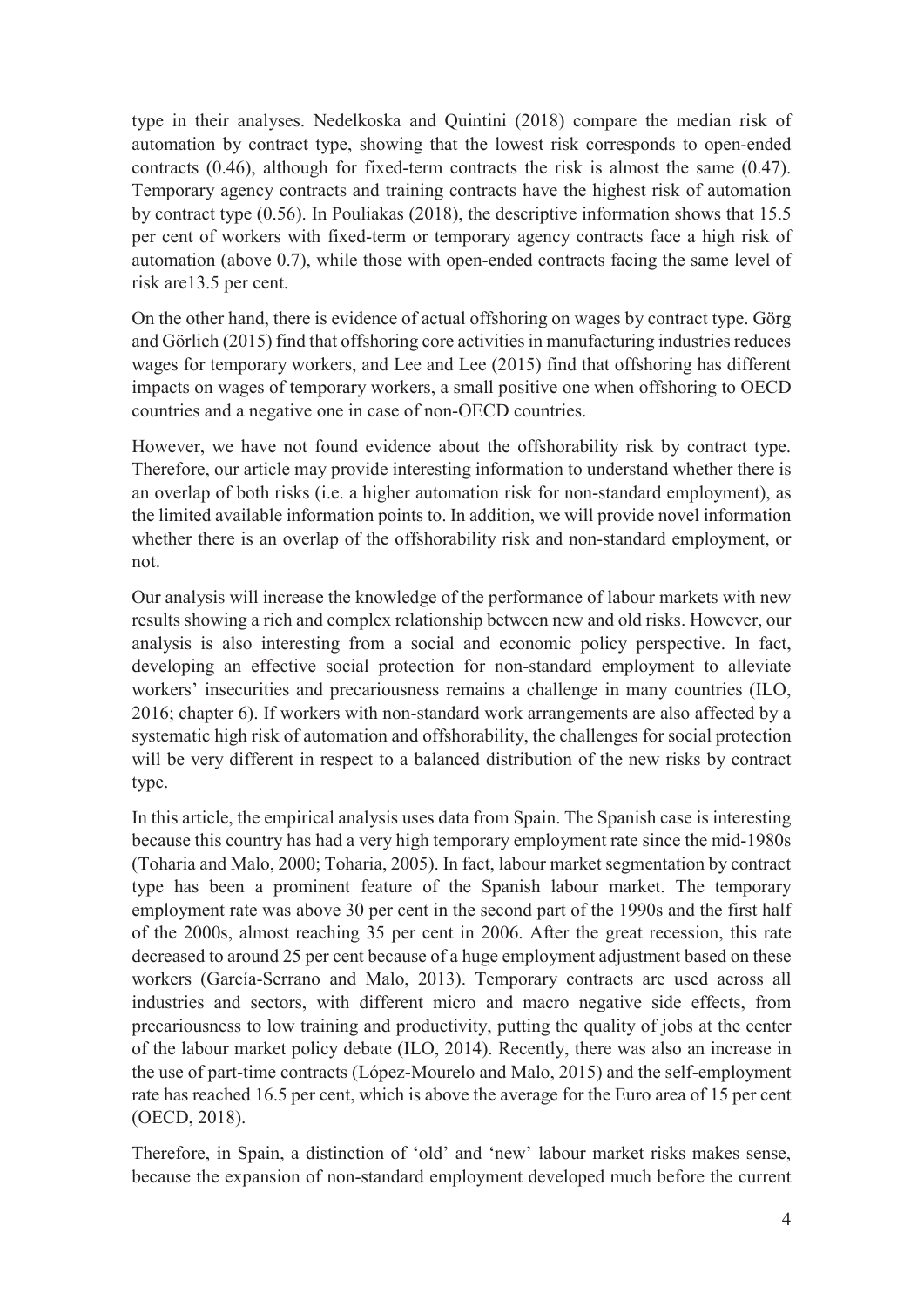widespread of new technologies. The main database is the Labour Force Survey (LFS), from 2011 to 2017, which follows the Eurostat methodology and the international ILO definitions for all concepts related to employment, unemployment and inactivity. We will use a definition of non-standard employment based on the information provided by the LFS, mainly temporary and part-time employment, although we will also present an analysis for self-employment.

For the automation and offshorability risks we use different sources. Following the international literature, we use two different definitions: one based on occupations (Frey and Osborne, 2017) and other based on tasks (Torrejón, 2018). The first one is an adaptation from the US case, while the second one has been obtained from Spanish data sources including information on tasks. We use both definitions because Frey and Osborne (2017) provide higher estimates for how many jobs are under a high risk of automation (conventionally, a risk above 0.7), while task-based approaches provide a much lower estimate of jobs affected by a high risk of automation. For the offshorability risk, we use one of the indicators provided by Blinder and Krueger (2013), which is based on experts' opinions and according to the authors is more reliable than other the two indicators they define using subjective information from interviewees.

The remainder of the article is as follows. In the next section, we describe the data in some detail. In the third section, we present the empirical analysis of the distribution of the different risks of automation and offshorability by the different categories of nonstandard employment.

# **2. Data**

The data used in this article consist of an adaptation of automation risk indicators estimated by Frey and Osborne (2017) and Torrejón (2017), and the offshorability risk indicator provided by Blind and Krueger (2013) to the micro-data of the Spanish LFS from 2011-2017. We will explain the basic characteristics of all these indicators and how we have combined this information with the LFS.

#### **2.1 Automation risks: occupational and task approaches.**

The seminal work on automation risk and its impact on employment is Frey and Osborne  $(2017)^2$ . They apply an occupations-based approach. Thanks to interviews with experts, they identified the current engineering bottlenecks that machine learning and mobile robotics developers face. This was the basic information to define the automation risks of a core group of 70 occupations. The objective distinguished occupations that were composed of tasks all potentially automatable and occupations composed of tasks not fully automatable. For the description of occupation, Frey and Osborne (2017) used the O\*NET (the US occupational classification). Thanks to the basic information for the 70 core occupations analysed by the expert, Frey and Osborne (2017) predict the probability

 $\overline{a}$ <sup>2</sup> The working paper version of their article was released in 2013. In fact, a huge part of the literature following or discussing their methodology is previous to the published version of 2017. All key aspects discussed here are the same in both versions.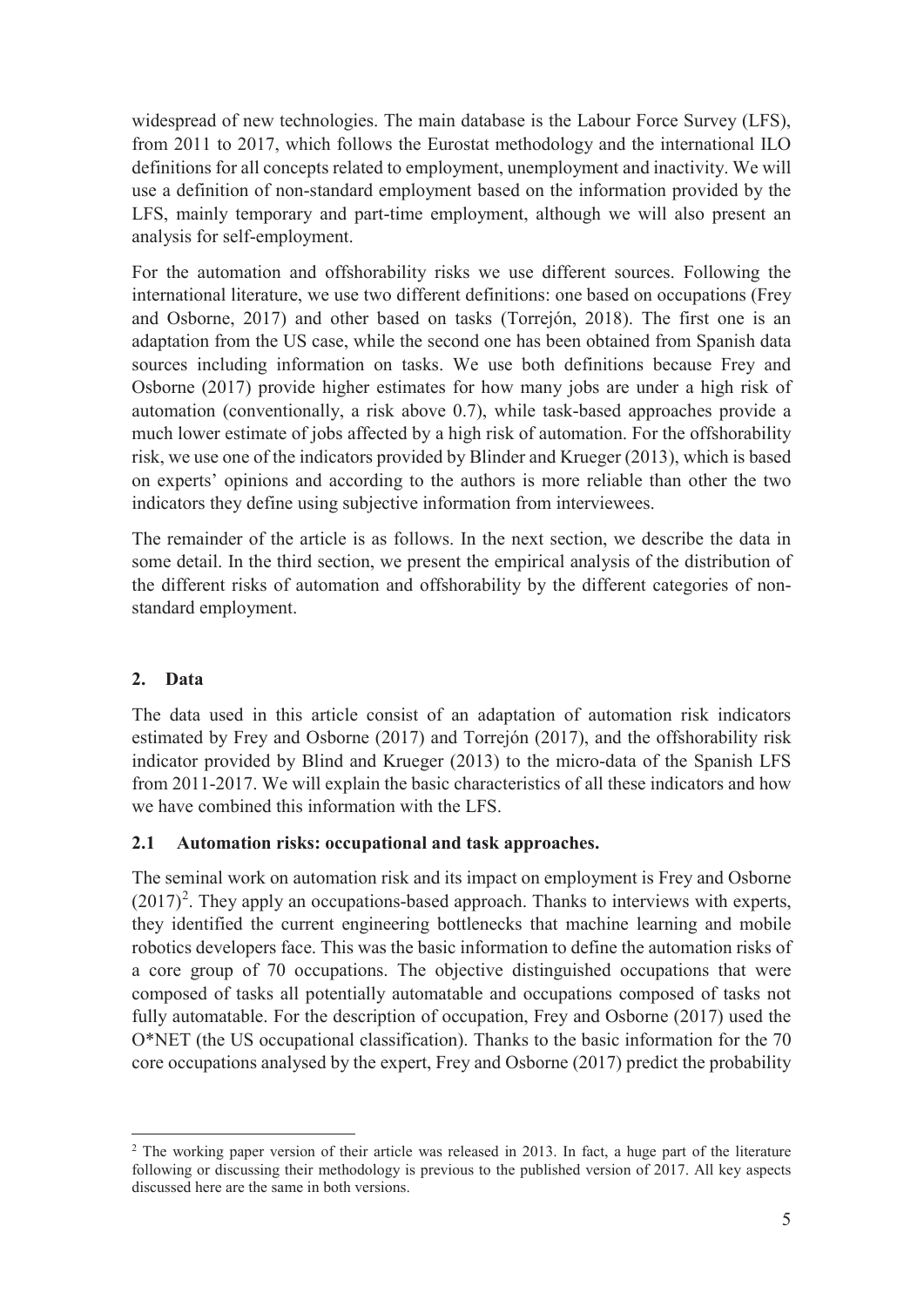of automation for all 702 occupations available in the  $O^*NET^3$ , and analyse the expected impacts of automation on the US labour market.

The main result from Frey and Osborne (2017) was that 47 per cent of all US employees were exposed to a high risk of automation, where 'high' was defined as a risk from 0.7 to 1. Another distinctive feature of their prediction was the U-shaped distribution of employment by automation risk: most of workers were at the tails of the automation risk (33 per cent below an automation risk of 0.3 and 47 per cent above a risk of 0.7), while relatively few workers were exposed to a medium level risk (19 per cent of employment between 0.3 and 0.7 probability of automation).  $4\overline{ }$ 

We have used the estimated probabilities by Frey and Osborne (2017) for our first indicator of automation risk. We have imputed the corresponding automation risk estimated by Frey and Osborne (2017) to the 3-digit occupational classification of the Spanish LFS<sup>5</sup>. To transform their original estimations based on the US occupational classification we have used the official crosswalks to the International Standard Classification of Occupations for 2011 (ISCO-2011).<sup>6</sup>

Soon after, other authors developed a task-based approach in order to check the prediction that almost half of total employment was affected by an automation of 0.7 or above. Arntz et al. (2016, 2017), Nedelkoska and Quintini (2018) and Pouliakas (2018) are examples of this approach at an international level. All of them provide much lower estimates of employment affected by a high risk of automation (from 12 to 14 per cent), and the distribution of employment by automation risk is not U-shaped but rather an inverted U with relatively few people at the extremes of the risk distribution.

The task approach rests on the availability of a survey with detailed information on tasks, and the total risk correspond to the individual and it is the average of the automation risk attributed to each task. The main component of the automation risk is an indicator of task routinisation. The attribution of a specific automation risk to an occupation depends on individualised information. This is the reason we have used a second indicator of automation risk based on the task indicators proposed in the European Jobs Monitor (Fernández-Macías et al., 2016) and operationalised for the Spanish case by Torrejón (2018). In short, his methodology uses the three main tasks indicators defined and standardised by the European Jobs Monitor (routinisation, social interactivity, and creativity). The automation risk is the weighted sum of the above three task indicators, where the weights are estimated through a principal components analysis (Torrejón, 2018). The estimation of this automation risk indicator is at 2-digit ISCO level, therefore we will have less variation than for the automation risk based on occupations.

#### **2.2 Offshorability risk**

-

<sup>&</sup>lt;sup>3</sup> Their estimation uses a Gaussian process classifier. See Frey and Osborne (2107) for the technical details.

<sup>&</sup>lt;sup>4</sup> See Figure 3 from Frey and Osborne (2017; page 267)

<sup>&</sup>lt;sup>5</sup> The 3-digit level is the maximum in the LFS micro-data files available for researchers.

<sup>&</sup>lt;sup>6</sup> This is the reason our analysis begins in 2011. We tried to make a link with the previous version of the ISCO, but the data showed a clear break.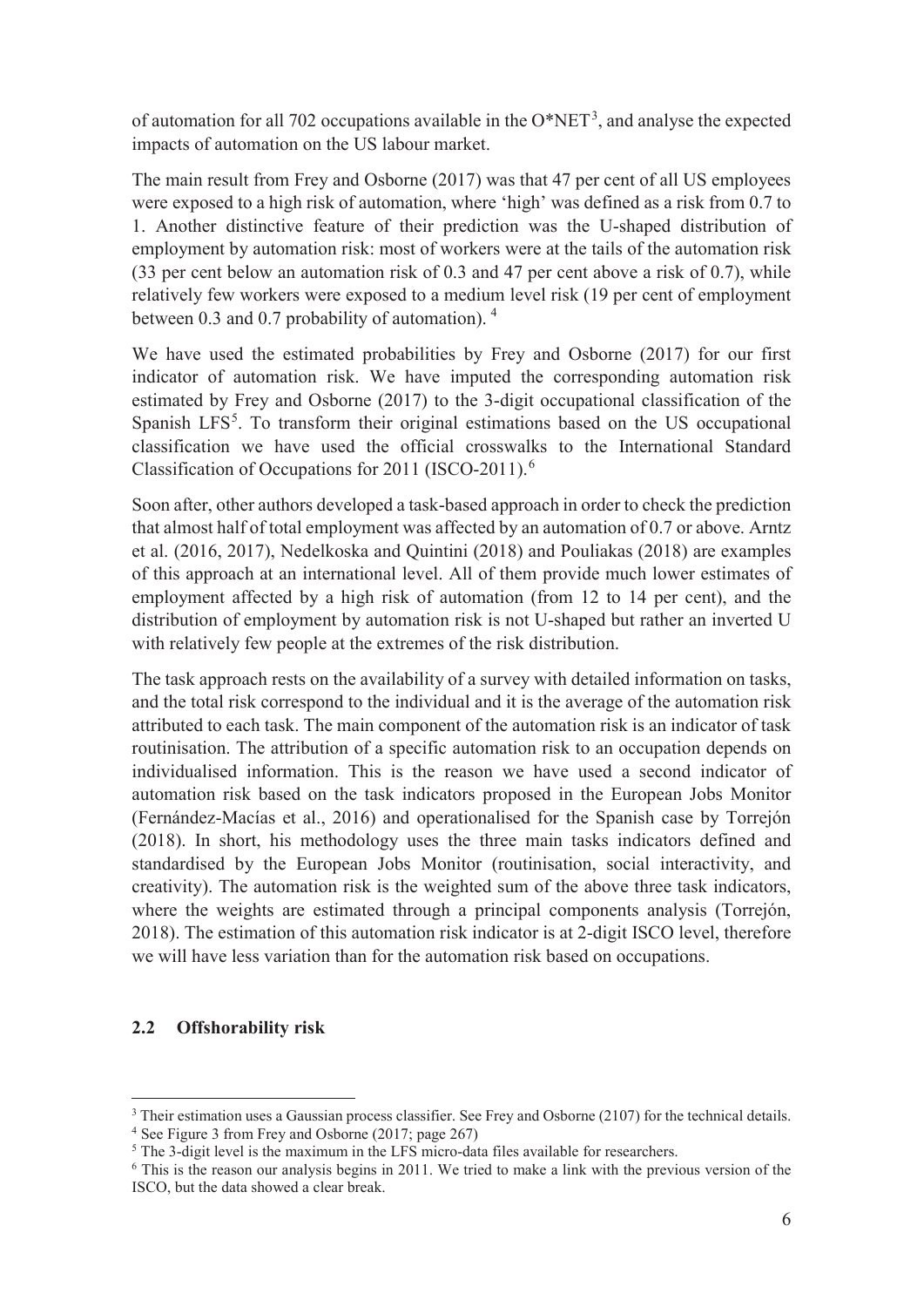The offshorability risk is obtained from Blinder and Krueger (2013). These authors estimate three different indicators for this risk using a specific survey with detailed information about this topic. Two of the indicators are based on subjective information and the third one on an expert opinion about what jobs are more offshorable. The analysis of Blinder and Krueger (2013) concludes that the last indicator based on experts' opinions is more reliable than the others and this is the reason we use it in our research.

We have obtained the offshorability risk from the original micro-data of the survey<sup>7</sup> for the US Standard Occupational Classification (SOC-2000 at 6-digit level) and we have used the official crosswalk to the ISCO to obtain the offshorability risk for our occupational classification at 3-digit level. The original questionnaire offered 5 options for the coders going from not offshorable to offshorable with minor or no difficulty.<sup>8</sup> For the US case 67.5 per cent corresponded to not offshorable occupations. Because of this huge concentration of cases we have defined two categories: 0, not offshorable, and 1, offshorable. This second group merges all the possibilities from high to minor difficulty for offshoring. As we transform the original information based on a 6-digit classification into another with 3-digits, we have some 3-digit occupations combining 2 or more 6-digit occupational categories. In these cases, we have allocated the average. The result is a variable ranging from 0 to 1, that we can interpret as the offshorability risk. However, we have many cases with 0 risk of offshorability, 64.9 per cent, which is close to the 67.5 per cent obtained for the US original survey.<sup>9</sup>

#### **2.3 Non-standard employment definitions**

Finally, in the LFS we have used the closest operational definition to the main four categories of non-standard employment established by the ILO (2016): temporary employment; part-time employment; contractual arrangements involving multiple parties (typically, agency workers); and disguised employment (mainly dependent selfemployment). The use of these four categories presents the following peculiarities in our data:

- Our group of workers with temporary contracts will include temporary agency workers. In Spain, the majority of temporary contracts are direct hires by the firms and the proportion of agency workers is relatively low in terms of the level of employment (Amuedo-Dorantes et al 2008).

- Part-time contracts refer to workers with a working day less than the standard in their industry or firm. Therefore, in the Spanish LFS, part-time does not refer to a specific threshold in terms of working hours, but to the standard in the immediate context of the worker. For example, we can have a full-time worker with 35 working hours per week

<sup>-</sup><sup>7</sup> The micro-data of this survey are freely available at the A. Krueger's web page: https://krueger.princeton.edu/pages/princeton-data-improvement-initiative-pdii

<sup>&</sup>lt;sup>8</sup> The detail is: 1, not offshorable; 2, offshorable with considerable difficulty; 3, mixed or neutral; 4, offshorable with some difficulty; 5, offshorable with minor or no difficulty. In the original survey, only in 0.56 per cent of the sample (14 cases) the coders could not assign an offshorability risk to the occupation. (Blinder and Krueger, 2013).

<sup>&</sup>lt;sup>9</sup> For the case of maximum risk of offshorability (equal to 1), we have 9.5 per cent, while the US survey had 9.8.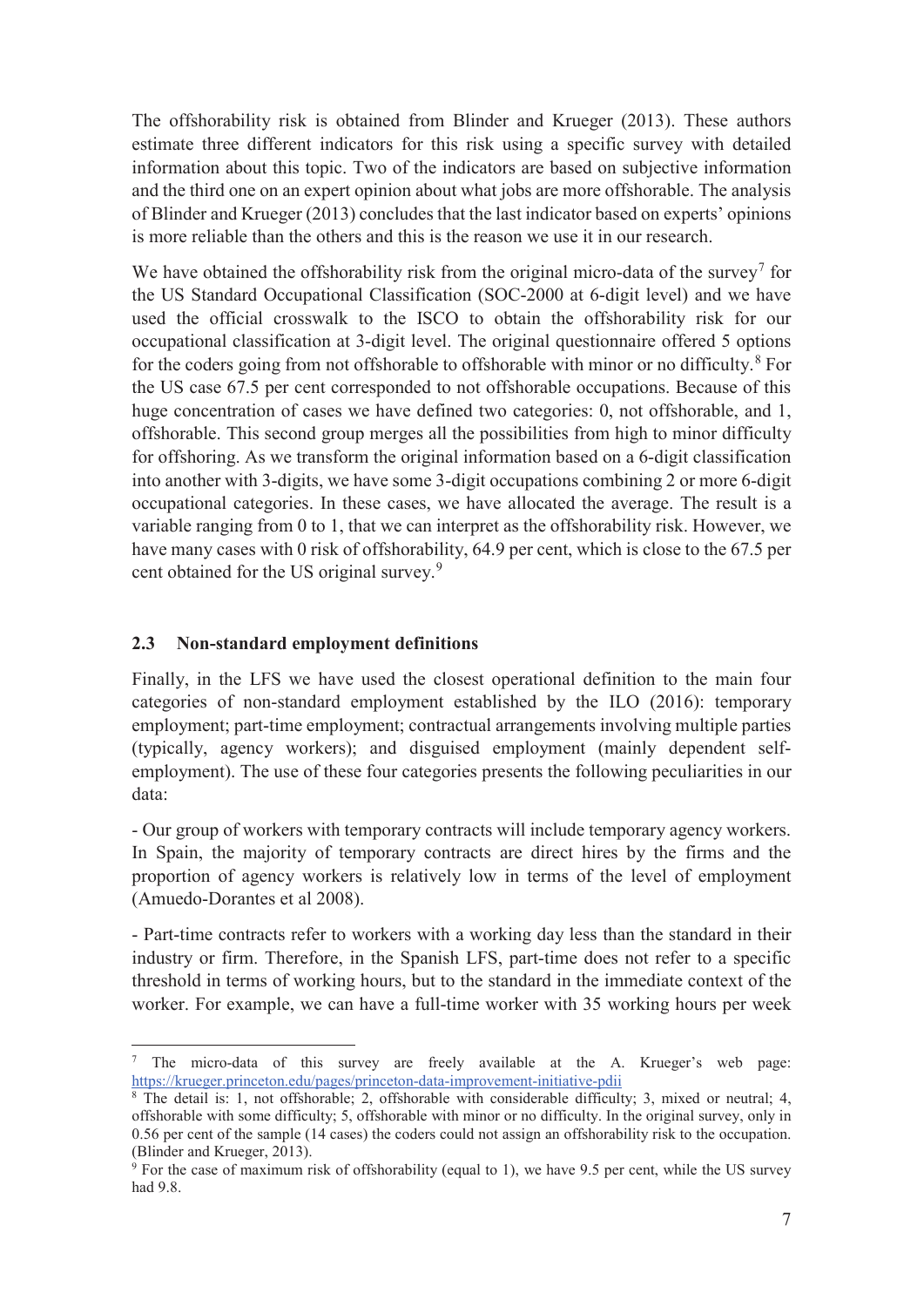because this is the standard in the company agreement, but in a different industry we can have a worker with the same working hours, but she will be a part-timer if the standard in the company agreement is 40 hours.

- In our data, we do not have variables to distinguish dependent self-employment from proper self-employment. We will use data on self-employed workers who do not employ other employees. Therefore, this is a poor proxy for non-standard employment, but we have included it for the sake of completeness. In the analyses, we will compare the results for self-employed with employees to understand if self-employed workers are more like employers or employees in non-standard employment.

When possible, we will use a four category disaggregation of wage employment. First, we consider standard employment those workers with full-time open-ended contracts. Second, those with part-time temporary contracts can be considered as 'fully' nonstandard employment. Third, the other two categories correspond to a 'partial' nonstandard employment: full-time but temporary, and permanent part-time but. Our hypothesis is that those in the 'intermediate' categories of non-standard employment may suffer less problems than 'fully' non-standard employment, and we will try to check it in the empirical analysis.

Unless otherwise stated, we will present in all tables the average for the period 2011- 2017. In general, all the results remain within this period, which covers the end of the great recession and the beginning of an expansive period. However, we have detected a slight general pattern towards a slow increase in the proportion of workers affected by a high risk of automation, either under standard or non-standard work arrangements<sup>10</sup>.

# **3. Does non-standard employment overlap with 'new' risks?**

#### **3.1 Automation risks**

# *Total employment*

Figure 1 shows the mean of the automation risk (according to Frey and Osborne (2017) transferred into the Spanish LFS) by employment status. For wage and salary workers, the mean risk is higher for temporary (almost  $0.7$ ) than for permanent workers  $(0.6)$ ; however, the confidence intervals are mostly overlapped. Therefore, on average there is not a significant difference between the groups, although the differences in the graph are probably hiding substantial differences by subgroups.

For self-employed workers, we have a slightly lower mean risk (below 0.6), and much lower (almost 0.2) for employers. Now the confidence intervals are wider than before, from slightly below 0.2 to about 0.7. The automation risk based on tasks following Torrejón (2018) shows a broadly similar picture for the mean risk, but with much lower differences among all groups of employment and with a narrow range for this risk, from above just 0.3 to slightly below 0.7. Although the confidence intervals are narrower than for Figure 1, all of them are overlapped. As we explained in the introduction section, other

 $\overline{a}$ <sup>10</sup> Tables by year are not included for lack of space, but they are available upon request.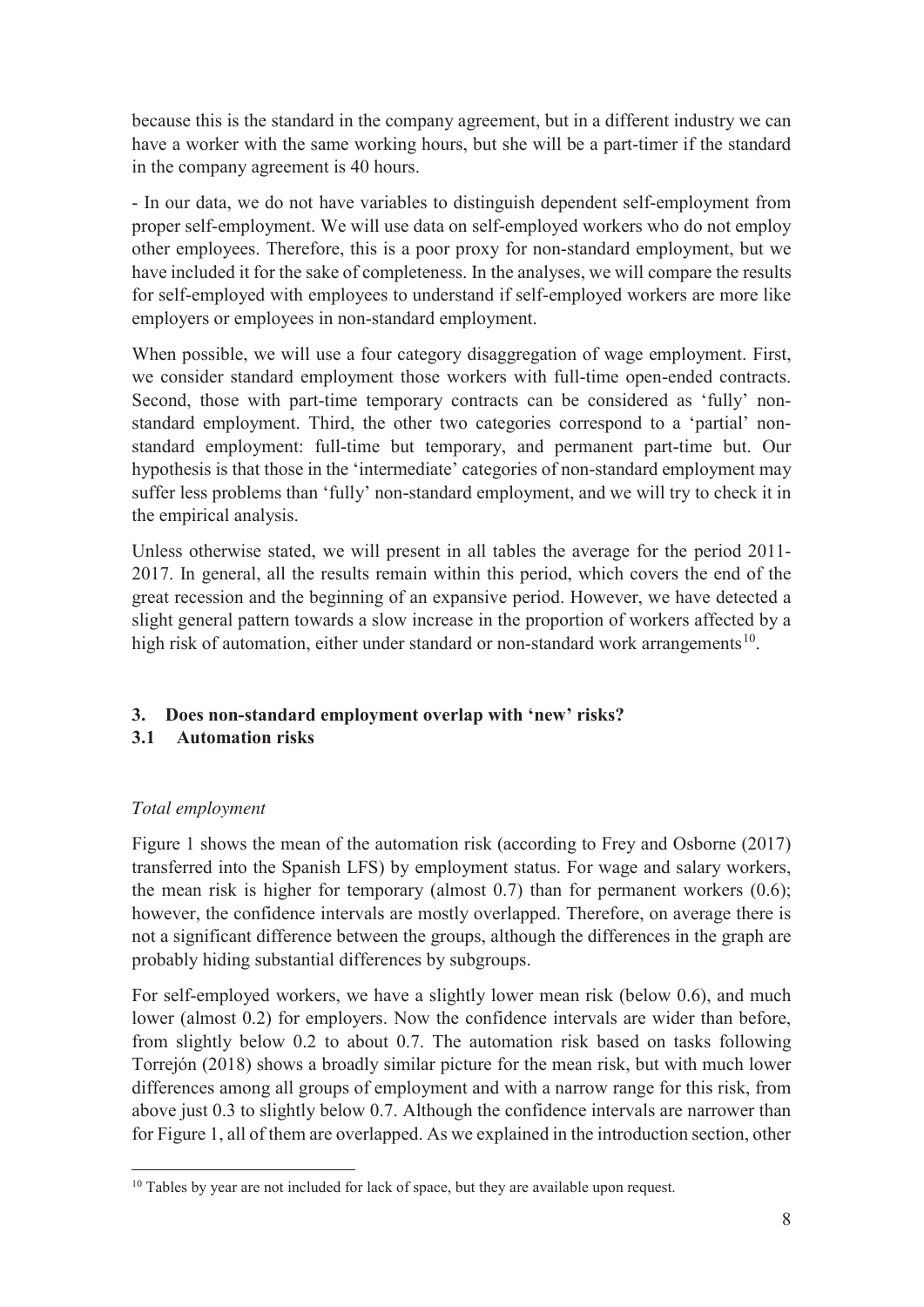authors also obtained no or small differences in automation risk by contract type (Nedelkoska and Quintini, 2018; Pouliakas, 2018)

However, no differences at the mean may hide significant differences in the distribution of employment by risk level for each subgroup of workers. To analyse this distribution, we will define some thresholds for the different risks. For the automation risk based on occupations (Frey and Osborne, 2017), we will use the conventional thresholds of this literature: 0.3 as the limit between low and medium risk and 0.7 as the limit between medium and high risk. However, as we show in Table 1, using these thresholds 40.9 per cent of total employment is in the medium level. In order to have a more detailed analysis, we have divided the medium level in two groups: medium-low (until 0.5), where we have 12.9 per cent of total employment, and medium-high, where we have 28 per cent. The share of employment under high risk of automation is 33.9 per cent, which is much lower than the figure estimated by Frey and Osborne (2017) for the US (47 per cent). In addition, considering the four levels of risks we have a U-shape pattern as in the original estimation for the US. Nevertheless, in Spain the peaks are not for the lowest and highest levels of risks. The high risk has the peak of employment (33.9 per cent), but not the low risk has 25.3 per cent, which is below – although not far – the second peak in medium-high risk (28 per cent).

In the case of the task-based automation risk following Torrejón (2018), we have all observations between 0.3 and 0.7 (see Figure 4). A typical result when using a task-based estimation of automation risk is a much lower share of employment for low and high risks. In fact, using a task-based approach the distribution of employment by automation risk is similar to a sort of plateau with a smooth peak slightly below 0.2 and a slow decline toward the right and a steeper slope from 0.7 onwards, as in Arntz et al. (2016, 2017) or Pouliakas (2018). Nedelkoska and Quintini (2018) find this pattern for different countries, although the OECD countries with a highest mean risk have a sort of 'pinnacle' around 0.6 (Lithuania) or 0.8 (Slovakia).

In the case of the automation risk estimated by Torrejón (2018), conventional thresholds would not be meaningful, as we do not have any case below 0.3 or above 0.7. Therefore, we have defined two thresholds: 0.49 and 0.57, to have a distribution of employment with around one third of total employment. By construction, we have a similar share of employment affected by a high risk of automation respect to occupation-based automation risk. Other authors using a task-based approach, as Arntz et al  $(2016, 2017)^{11}$ , calculated a share of 9 per cent of total employment affected by a risk of automation in OECD countries above 0.7, and 12 per cent for the case of Spain, while Nedelkoska and Quintini (2018) and Pouliakas (2018) estimate a share of 14 per cent – for the OECD and the EU, respectively. Therefore, our results are not directly comparable with other authors analysing the distribution of employment by automation risk using a task-based approach. However, as we focus on non-standard employment and they do not, we consider this is an affordable cost to have a meaningful analysis of non-standard employment and automation risk.

<sup>-</sup><sup>11</sup> The risk indicator calculated by Arntz et al (2017) is based on tasks using the survey of adult skills of the PIAAC (Programme for the International Assessment of Adult Competencies), launched by the OECD.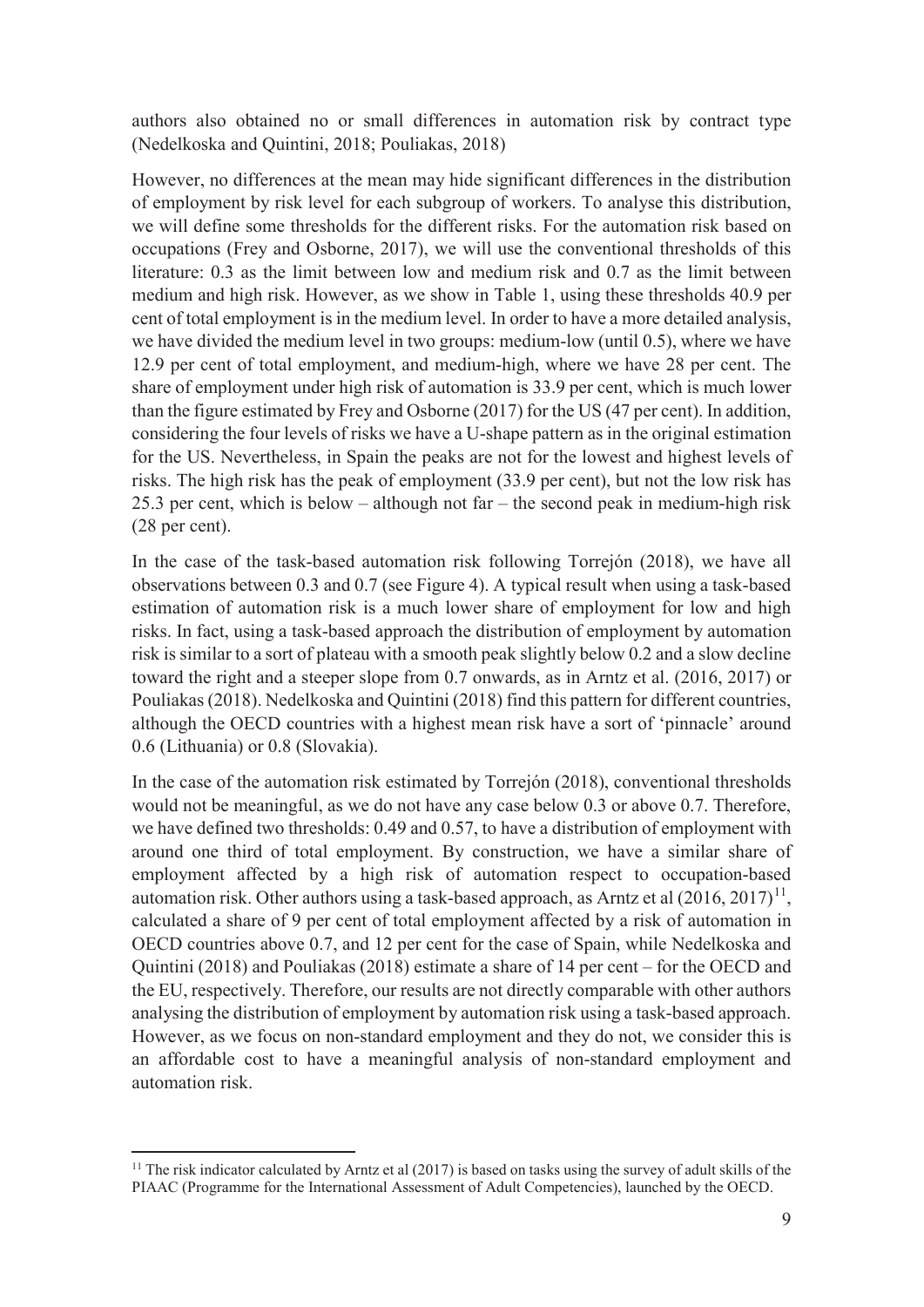#### *Automation risks and types on non-standard employment*

Figure 3 shows the distribution of employment by the automation risk based on occupations distinguishing the different types of standard and non-standard employment. First, the shape of total employment is a sort of U, although less clear than in Frey and Osborne (2017). In our case, this shape is created by low employment between the levels of risks 0.2 and 0.5. In fact, we have the most part of total employment above 0.5. In general, the four groups of wage employment share this pattern, either standard or nonstandard, but the two 'intermediate' categories of non-standard employment have around 80 per cent of their employment above the threshold of 0.5. However, employers and selfemployed are mostly concentrated in low levels of automation risk (around 0.2). Therefore, considering the occupation-based automation risk, non-standard employment tends to have more risk of automation than standard employment, but not selfemployment.

For the task-based automation risk shown in Figure 4, we have a mountain-shape because of the concentration of all employment between 0.3 and 0.7 level risks, as we explained above. Nevertheless, employers and self-employed are mostly below 0.5, while the groups of wage non-standard employment tend to be above this figure and standard employment (full-time and open-ended) is almost fifty-fifty around this threshold. Therefore, in relative terms, the task-based automation risk presents a similar distribution of risks for non-standard employment, which tend to have more risk of automation than standard employment, and, again, self-employment tends to have lower risk of automation than any category of wage standard or non-standard employment.

Table 2 shows a summary of the above distribution using the conventional thresholds we define in section 2. Here, we have each type of 'new' risk for the different types on standard and non-standard employment. For the risks of automation based on occupations we have the well-known U-shaped pattern presented by Frey and Osborne (2017) for three groups: the lowest and highest levels of risk concentrate the most part of employment for the standard employment relationship, for the fully non-standard employment (temporary and part-time), and the intermediate group of full-time temporary contracts. However, the other intermediate group – part-time open-ended contracts – we have a sort of 'mountain' with a peak (41.9 per cent of employment) for medium-high risk of automation.

For the other definition of automation risk based on tasks, we have increasing patterns except for standard employment relationships – full-time open-ended contracts – which presents a decreasing trend. While for part-time workers the distribution is more or less balanced, for full-timers we have a clear concentration of employment in the extremes: 47.4 per cent in high risks for those with a temporary contract and 40.6 per cent in low risk for those with an open-ended contract (i.e. standard employment relationships). The rest of groups have shares of employment in high risk below 40 per cent, but they are not very dissimilar between the two indicators of automation risk. An important difference between both indicators of automation risk corresponds to those with open-ended contracts, who have shares of employment in low risk around the double for risk based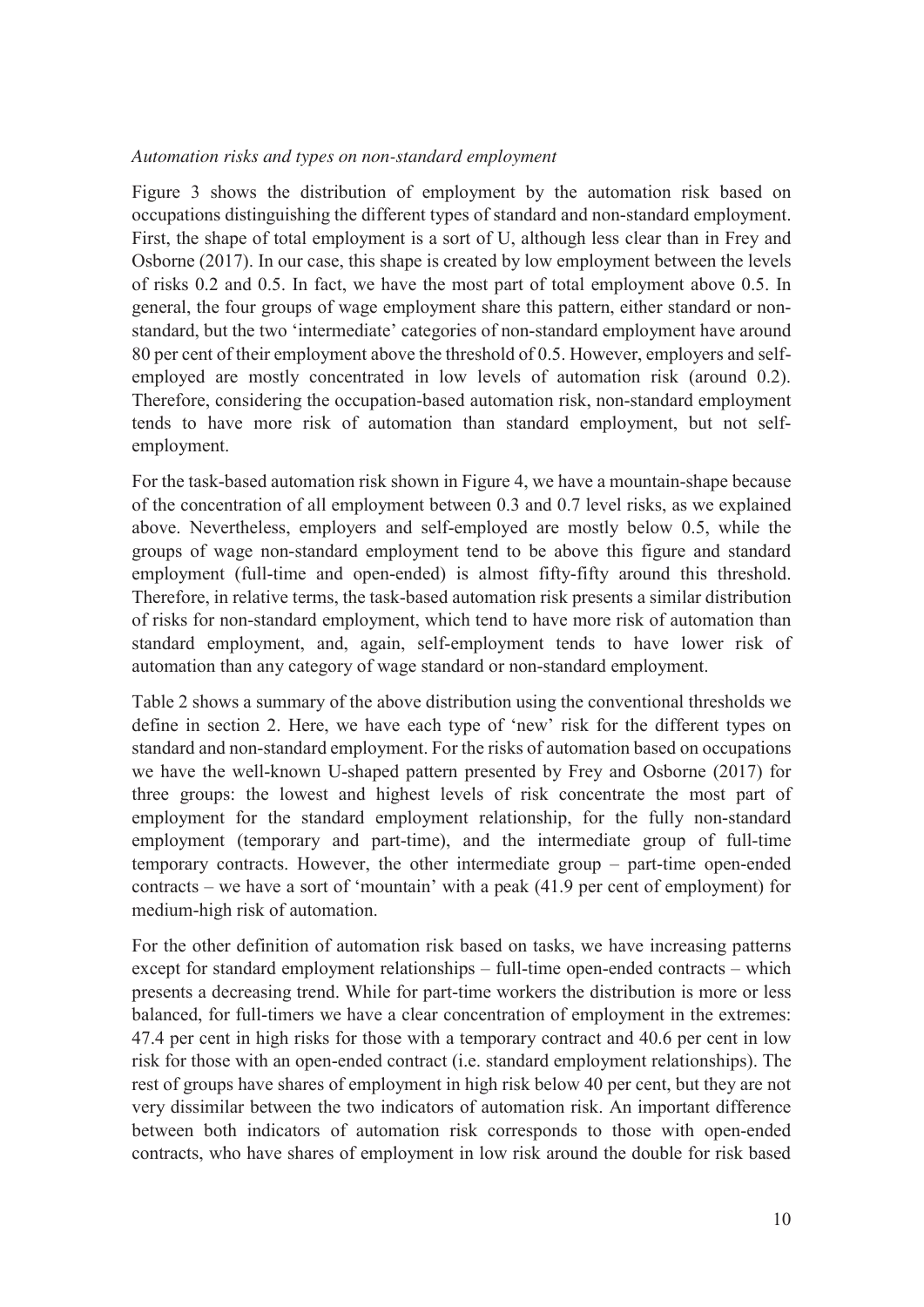on tasks (second panel of Table 2) than for risk based on occupations (first panel of Table 2).<sup>12</sup>

#### *Type of contract*

Table 3 shows that the proportion of jobs with a high automation risk based on occupations is higher for workers with temporary contracts than with open-ended contracts, especially for male temporary workers who reach 48.8 per cent under high risk while for the corresponding women we have  $37.8$  per cent.<sup>13</sup>

The bottom panel of the same table presents the distribution considering the educational level of workers. For the compulsory level of education, the larger group is those in occupations with a thigh risk of automation: 55.7 per cent for temporary contracts and 47 per cent for open-ended contracts. For the same educational level, the lowest percentages correspond to the low automation risk: 3.2 per cent for temporary contracts and 5.4 per cent for open-ended contracts. Therefore, precariousness and automation risks overlap for workers with primary education.

At the end of the same table, workers with the university level are mostly concentrated in low risk of automation: 55.6 per cent for temporary workers and 58.5 for permanent workers. However, the lowest percentages for this educational level correspond to medium-low risk of automation (8.1 and 10.2 per cent, respectively). Therefore, only for workers with a university degree there is a sort of U-shaped distribution by automation risk, irrespective of the contract type, and with a very important concentration in low automation risk. University education shields workers against occupation-based risk of automation irrespective of their contract type, although a bit more for those an open-ended contract.

For the rest of educational levels, we have a pattern closer to the primary level of education, but with lower differences between automation risk levels, and always with higher percentages for temporary contracts in the high automation risk columns.

To sum up, only a college degree creates a major difference about having a job with a low automation risk, mostly irrespective of the contract type. For this educational level, there is a poor association between the risks of non-standard work and automation of occupations. For the rest of educational levels, the automation risk is higher for workers with temporary contracts, especially for those with only mandatory education. For this last group both risks are clearly associated.

Table 6 presents how task-based automation risk mostly affects to male workers with temporary contracts (56.2 per cent vs. 37.1 for women) with almost the same share of employment for medium and low risk. Nevertheless, for men with open-ended contracts, there is a U-shaped distribution of automation risk. For women, there is a more or less

 $\overline{a}$ <sup>12</sup> As we explained above, the threshold of the low risk group in the automation risk based on Frey and Osborne (2017) is 0.3, while for the risk based on tasks (Torrejón 2018) is 0.49. However, as the minimum is 0.34, all workers with a low risk according to the risk based on tasks would be in the low-medium group of the risk based on occupations.

<sup>&</sup>lt;sup>13</sup> Considering the evolution across time (not shown here), this gap by contract type against males was rather small in 2011 (1.5 percentage point, pp) and increased until 7.7 pp in 2017.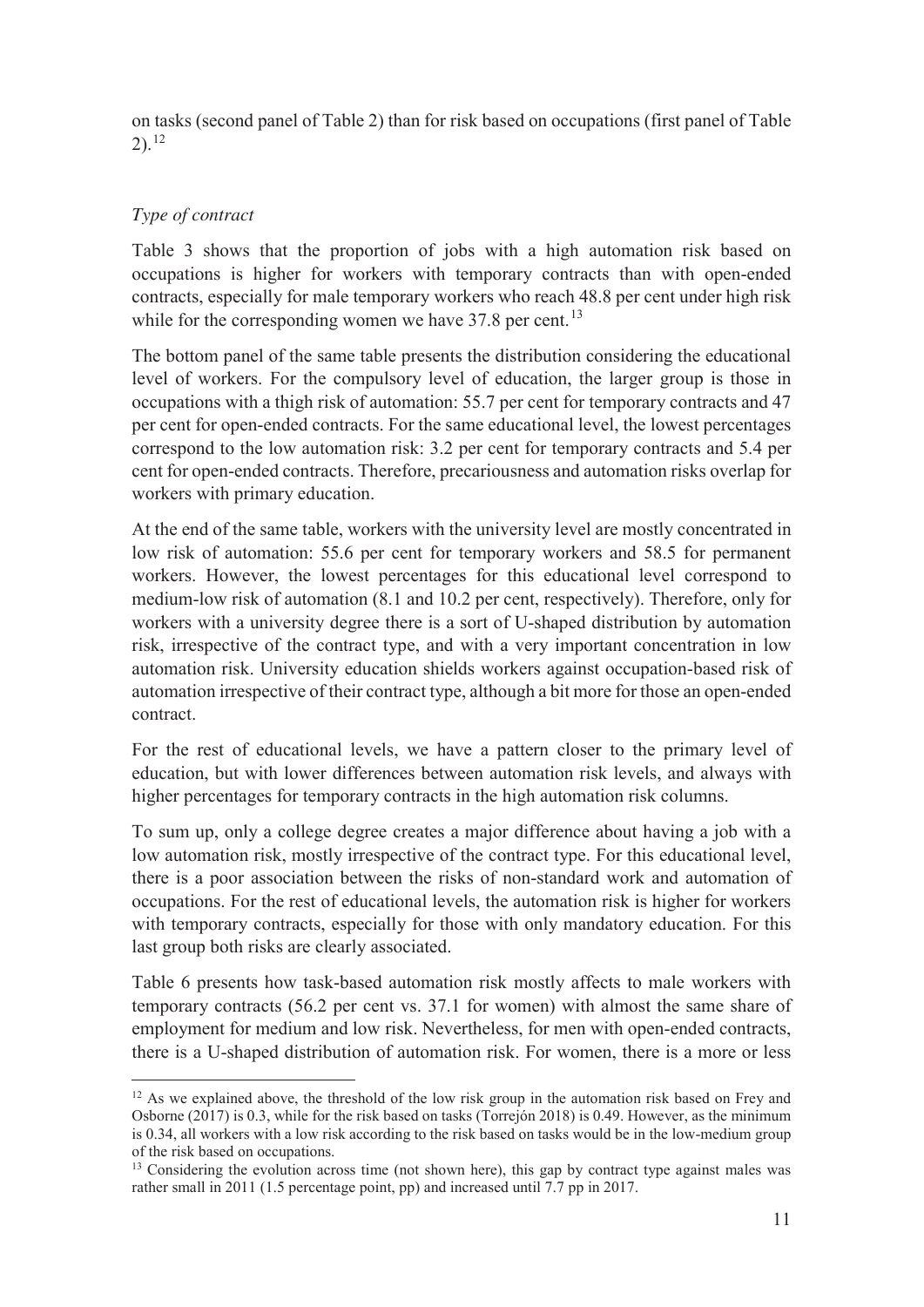balanced distribution of this risk in the case of temporary contracts, and a decreasing pattern as risk increases for open-ended contracts. Therefore, we appreciate a marked difference respect to the occupation-based automation risk by contract type. Now, the task-based automation risk is mostly overlapped to male non-standard employment, while it was not the case for automation risk from Frey and Osborne (2017).

In the bottom panel of Table 6, the task-based automation risk by educational level does not follow the results for the occupation-based automation risk. Now, we do not have any U-shaped pattern, with a large concentration in high risk for those with compulsory education especially for temporary workers (68.3 per cent) and in low risk for those with college especially for those with open-ended contracts (76.3 per cent). Nevertheless, although the general shape of the employment distribution seems different for the two definitions of automation risk, we also have that those with only compulsory education are much more affected by a high risk of automation, while those with a college degree are mostly concentrated in a low risk. The percentages are always against those with a temporary contract are different respect to the case of the occupation-based automation risk shown in Table 3, but, again, a university degree 'protects' against automation risk, irrespective of the type of contract.

#### *Working time*

Table 4 shows a U-shaped pattern by the occupation-based automation risk for full-time and part-time workers, either men or women, except for female part-timers. Anyway, part-time male workers are clearly more concentrated in occupations with high and low risk of automation (42.2 per cent and 34.4 per cent, respectively), while for part-time female workers the intermediate levels of risk have important employment shares. This is an exception to the U pattern commented above.<sup>14</sup>

In the bottom panel of the same table, we add the educational level. Again, we have U pattern for the university level, irrespective of working time. Therefore, for the university level the broad picture is similar to temporary and permanent workers, although we have a bit higher concentration of temporary workers with a university degree with a low risk of automation (55.6 per cent; see Table 3) respect to part-timers with the same educational level (around 53 per cent). There is a similar difference in this educational level but in the opposite direction between full-timers (around 61 per cent in low risk) and open-ended contracts (around 58 per cent in low risk; see Table 3). However, in Table 4 we also have a U pattern for part-timers with upper secondary or advanced vocational training, while for temporary workers with the same educational levels (as shown in Table 3) we had an increasing pattern with a peak in high risk of automation, especially for those with upper secondary education.

 $\overline{a}$ <sup>14</sup> In the quarterly LFS, there is also information if part-time was voluntary or involuntary by gender. While voluntary part-time has a U-shape pattern for both genders, for involuntary part-time only male workers have this pattern. Female involuntary part-timers have a peak in medium-high risk of automation. In fact, for this last group of workers, medium-high and high risk add up almost three quarters of all involuntary part-time female workers. These results are not included for the sake of brevity, but they are available upon request.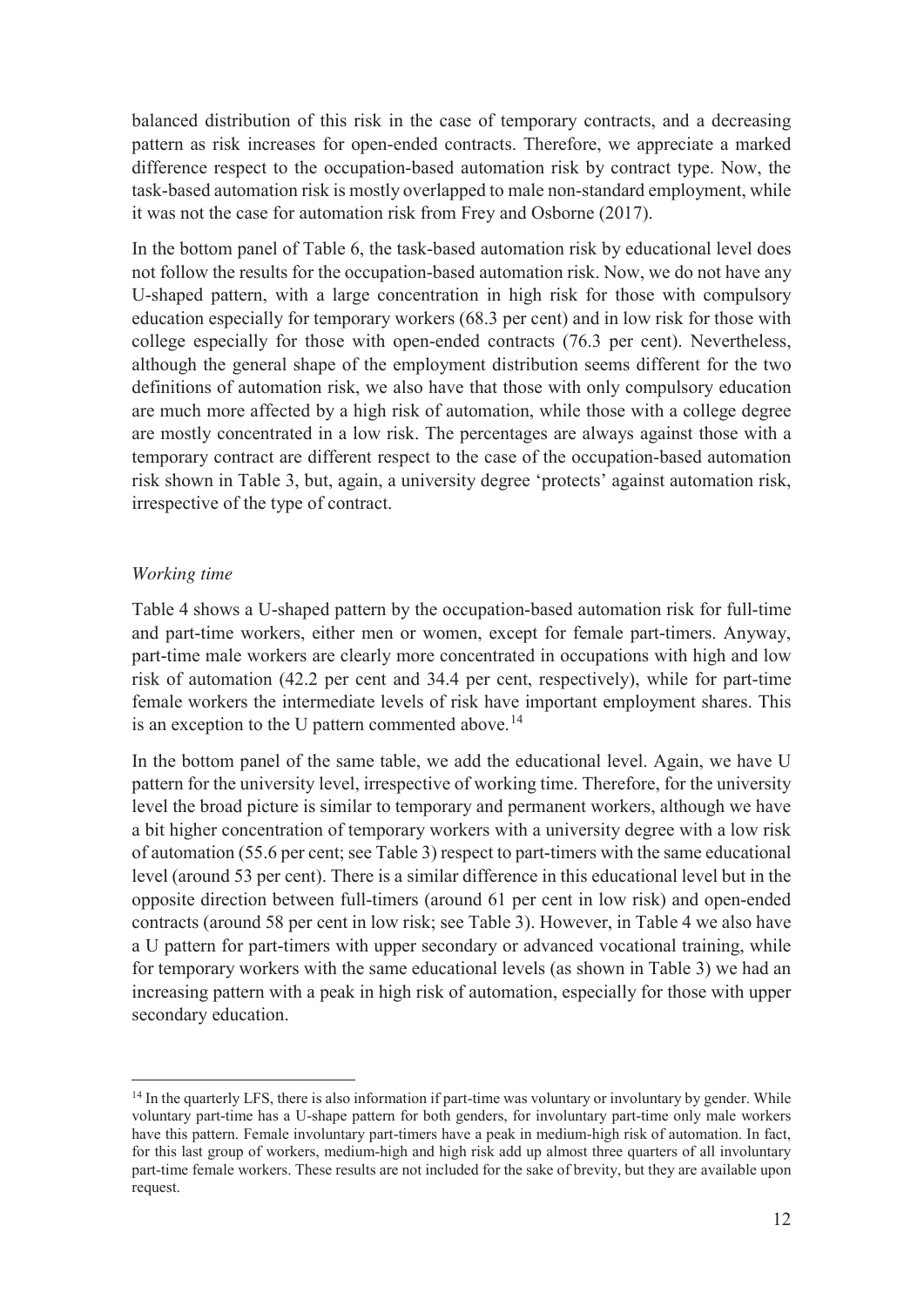Considering part-time work for the automation risk based on tasks (Table 7), we have a U pattern apart from female full-time workers, which is not coincident with the automation risk based on Frey and Osborne (2017) in Table 4. Another difference is that full-time workers have a very different distribution by gender, while men are mostly concentrated in high automation risk (above 40 per cent), for women the greatest percentages correspond to low risk of automation (also above 40). This suggests a marked difference in tasks by gender in full-time jobs, which was not captured by the occupationbased automation risk. For male and female part-timers, the automation risk based on tasks has an almost balanced distribution by risk levels, but with slightly lower percentages for the medium risk.

By educational level (bottom panel of Table 7), we have a very similar picture to the case of temporary and open-ended contracts (Table 6): first, there is no any U-shape pattern; second, at the compulsory level there is a huge concentration in high risk (above 55 per cent, irrespective of the working time); and, third, a very important concentration in low risk for those with a university degree, around 77 per cent for full-timers and 67 for parttimers. In general, those with temporary contracts seem to be more exposed to a high risk of automation (based on tasks) than part-timers. On the other hand, full-timers are more concentrated on a low risk of automation than workers with an open-ended contract, but these differences are very small or disappear for upper-secondary, advanced vocational training, and university.

#### *Self-employment*

Self-employed workers are part of non-standard work when they cannot control different aspects of their work or when the self-employment status is a disguise for a salaried employment relationship where the firm "transfers" the business risks to the workers and preventing them to enjoy their rights as salaried workers. These problems affect to the gig economy, where self-employment is widely used, as we explained above (see Section 1). Unfortunately, our database does not include information to distinguish bogus or dependent self-employment, but only all those classified as self-employed workers.

Table 5 reports the results for self-employed workers (those who do not hire other workers and, therefore, they are not employers) and employers. This second group is only included as a reference to analyse whether self-employed workers are a sort of 'employers without employees'. In this case, they should be rather like employers in terms of their automation risk. However, Table 5 shows that they are quite dissimilar for both genders in terms of their occupation-based automation risk. Male self-employed workers do not have a U pattern, but two peaks in low and medium-high risk of automation, while females have but they are mostly concentrated in low risk (48 per cent). About employers, males follow a U pattern with a huge concentration in low risk (54 per cent), and females are similar but with even a higher concentration in low risk of automation (58.6 per cent). Noticing that the number of female self-employed is much lower than males, self-employed workers are, on average, more exposed than employers to the risk of automation, as medium-high and high risk join around half of them, while for employers the same levels of risk affect around 34 per cent.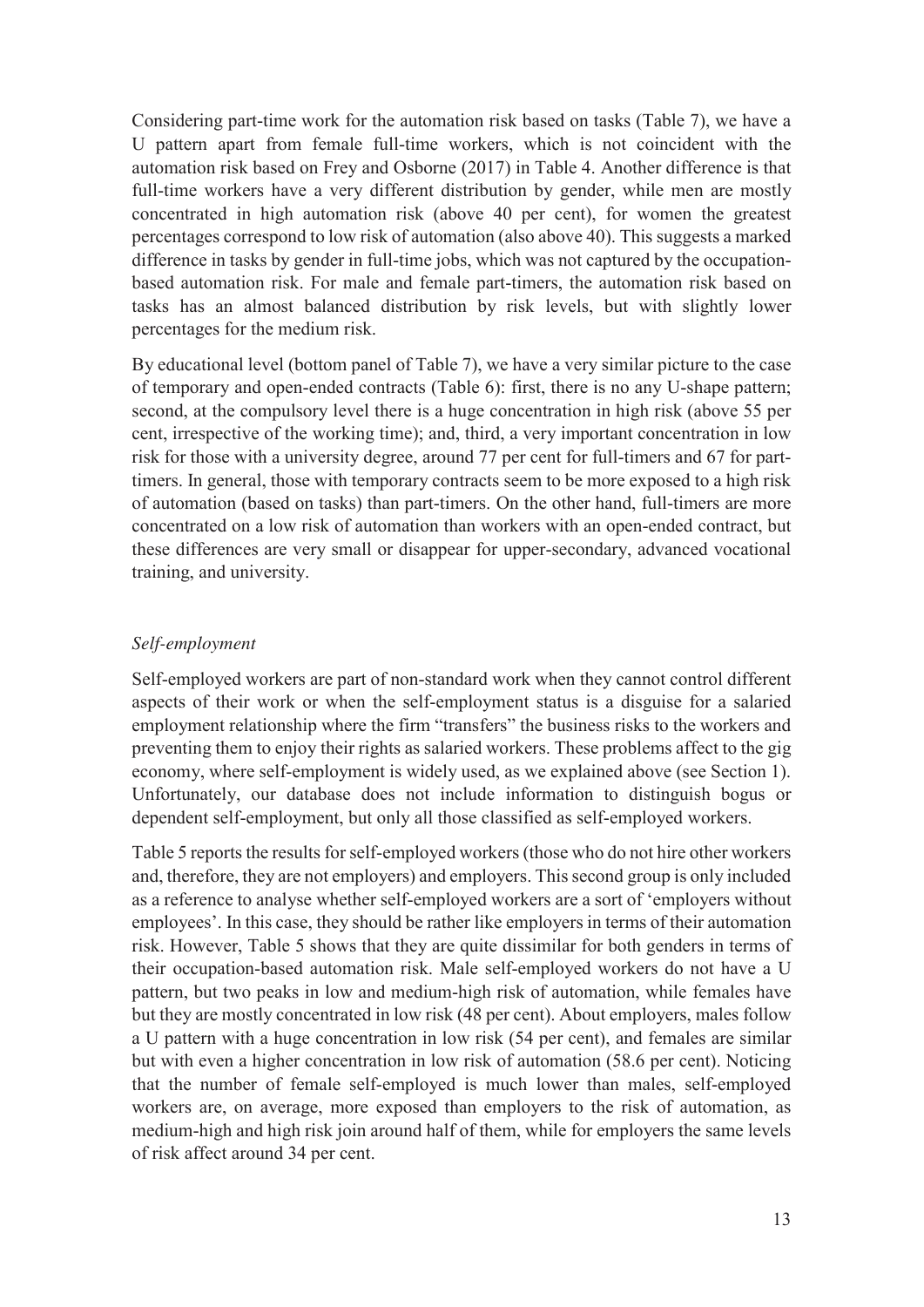The bottom panel of Table 5 shows that the share of employment of self-employed and employers with low risk quickly increases from 21.9 and 41.5 per cent respectively for those with compulsory education until 72.8 y 80.8 for the university level.

For the case of automation risk based on tasks, Table 8 shows that males have a U-shaped pattern while females have a decreasing one, either self-employed or employer. As in the case of automation risk based on occupations (Table 5), female self-employed workers are concentrated in low risk of automation, now with 61.5 per cent, much higher than in Table 5 (48 per cent). In a similar way, there are higher percentages under low risk for male self-employed workers, 40.6 per cent (instead of 30.8 per cent in Table 5). For employers, we also have a similar broad picture to Table 5, with a high concentration in low risk of automation, although percentages are now larger for both genders, again female employers have a higher share for those with low risk. Therefore, we confirm that self-employed workers are more exposed to automation risk than employers, as we saw when analysing the automation risk.

About the importance of the education level (bottom panel of Table 8), we find similar results than for the first definition of automation risk, although percentages are more extreme: the shares are higher under low risk and lower for high risk, with a bit better results for employers than for self-employed workers.

#### *Regressions on automation risk indicators*

Finally, we run lineal regressions on the two indicators of automation risk to have a whole approach on the association with the old risk related to non-standard employment. Table 12 shows that part-time temporary contracts have a bit larger risk than full-time openended contracts: an increase of 0.47 pp for the automation risk and 0.33 for the automation risk. However, the other two cases of non-standard employment have a larger risk of automation. Therefore, we confirm what the previous crosstabs showed: the two extreme categories, the standard employment relationship – full-time and permanent contracts – and the 'full' non-standard employment relationship – part-time and temporary contracts – have weaker associations with automation risks whatever the definition of this risk – based on occupations or tasks. It is also interesting to remark that having university education is associated with the lowest levels of automation or automation risk, in line with previous results.

Focusing on self-employment, this type of employment has always a lower risk of automation than standard employment relationship. Unfortunately, because of limitations of the data we do not know whether this is typical of all self-employed workers – including dependent self-employment – or not. Finally, employers have the lowest levels of risk also in the three cases.

#### **3.2 Offshorability risk**

As we explained in Section 2, the offshorability risk correspond to the expert-based indicator presented in Blinder and Krueger (2013). We define the group of low risk of offshorability as those occupations with risk exactly equal to zero, medium for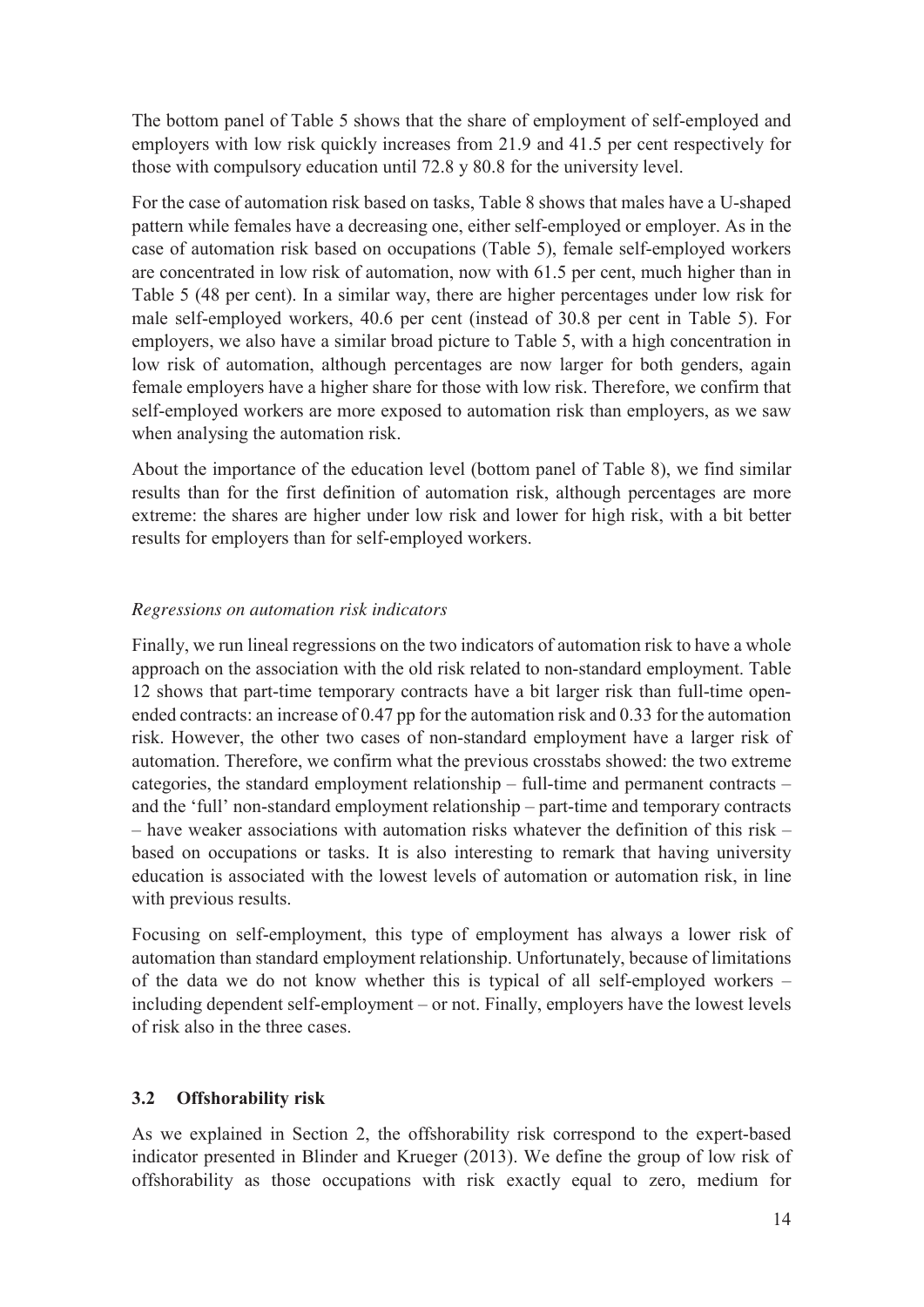occupations with risk between 0 and 1 (excluding both extremes) and high corresponds to risk exactly equal to 1. As shown in Table 1, the most part of employment (64.9 per cent) has no risk of offshorability and 'only' 9.5 per cent of total employment has a high offshorability risk. Around one fourth of employment has a middle risk of offshorability.

Usually, routine tasks are associated with a higher risk of offshorability (Püschel, 2015), but automation and offshorability risks are not necessarily overlapped (Blinder and Krueger, 2013). For example, considering the occupation of waiter, some tasks of this occupation are routine with a high risk of automation (for example, the payment, as in many airports). We can even imagine a waiter robot, but in the same way of a police officer or a nurse robot, in other words, there are many engineering bottlenecks to disentangle before having this type of full automation of the waiter occupation. However, it is very difficult to guess how to offshore the services provided by a waiter. This would be a typical where there is a positive risk of automation but the offshorability risk is zero.

To sum up, while automation risk based upon occupations (Frey and Osborne 2017) or tasks (Torrejón 2018) share relevant information, offshorability risk lead attention toward a different type of risk. Therefore, presumably non-standard employment will have a different association pattern with these two types of jobs' risks.

First, we explore the relationship with contract type. Table 9 shows that a bit more than 70 per cent of workers with temporary contracts have no risk of offshorability – either male or female – while the share of employment with no risk of offshorability decreases to 55.4 per cent for the case of male and to 65 per cent for female permanent workers. Therefore, offshorability risks and non-standard employment risks are not overlapped. In fact, the highest offshorability risk affects to around the double of workers with openended contracts respect to those with temporary contracts.

Considering the educational level in the bottom panel of the same table, the group of no risk of offshorability is very high for those with compulsory education, and more for temporary than for permanent contracts (around 85 and 76 per cent, respectively). In fact, the higher the educational level, the lower the percentages for this level of risk. For those with a university degree, the no risk of offshorability group concentrates around 47 per cent of all those with temporary contracts and around 40 per cent for open-ended contracts. Therefore, we find the opposite pattern we obtained for the automation risk in terms of risk and educational level.

Table 10 shows that part-time workers also have a higher representation in no risk of offshorability for men and women (75 and 79.8 per cent, respectively). In the same way, part-timers have much lower percentages for the highest risk of offshorability – around half for both genders. By educational level, the broad picture is like the case of contract type. Here, we also have higher percentages for no risk of offshorability for the nonstandard work arrangement (part-timers) and lower for full-timers. Again, the offshorability risk and non-standard employment risk do not overlap and have the opposite association with educational level found in the case of automation risk.

We present the offshorability risk by employment status in Table 11. Unlike what it looked for automation risks, we have a very similar distribution of self-employed workers and employers by the level of offshorability risk, either men or women. No offshorability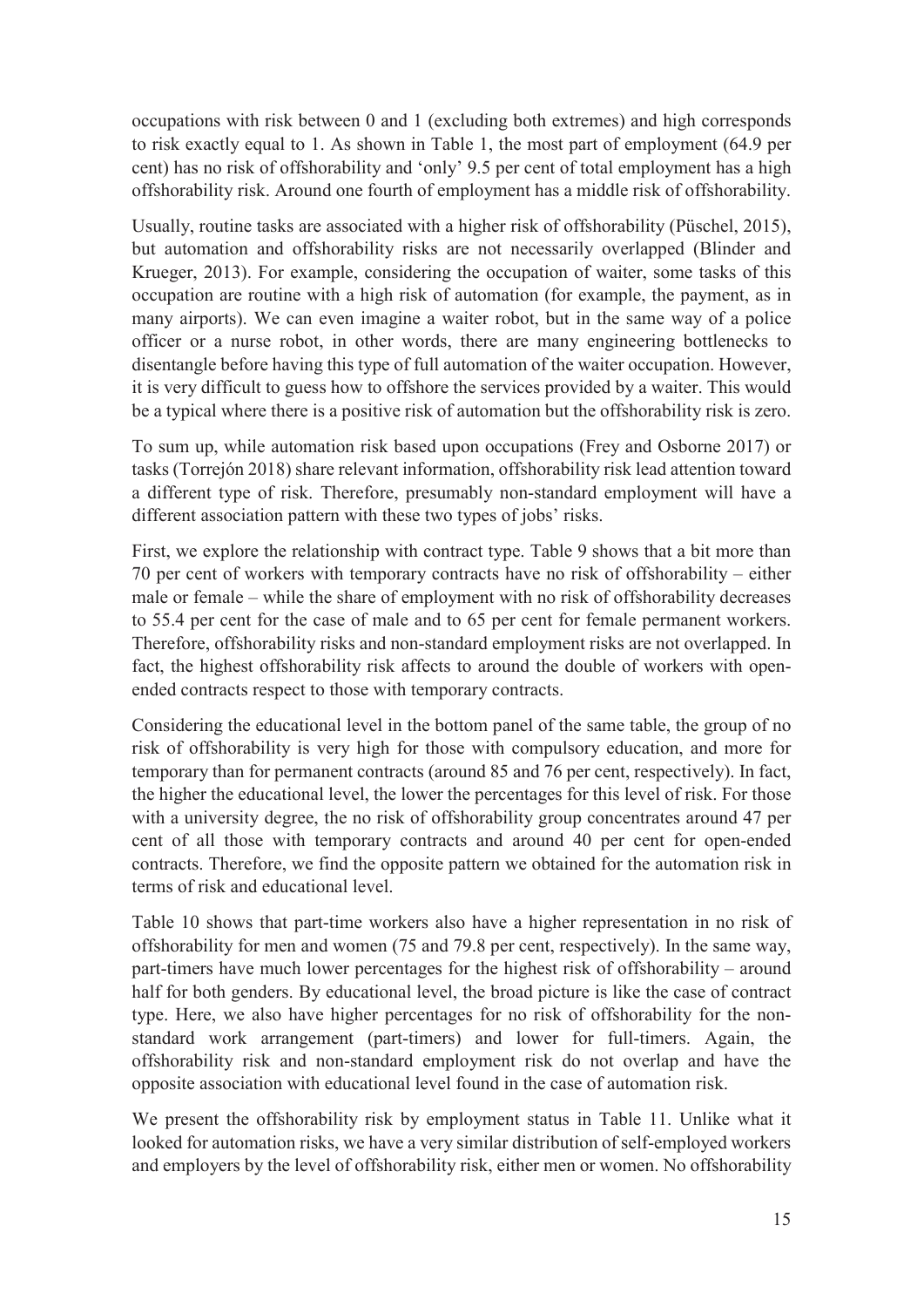risk compounds more than 70 per cent of self-employed workers and the highest risk does around 6 per cent of male self-employed and a bit lower of females. For employers, the same risk levels are around 70 per cent (more for women) and 3 per cent, respectively. The distribution of the offshorability risk for self-employed workers is close to temporary or part-time workers with secondary educational levels, and relatively far from the lowest exposure to this risk of temporary and part-time workers with the compulsory level of education. In general, we have again a decrease of shares in no risk as the educational level increases, and this trend is more intense for self-employed than for employers.

Finally, we run a regression on the offshorability risk. The bottom panel of Table 12 presents the results for the offshorability risk. Here, part-timers – either temporary or permanent – have the lowest risk respect to standard employment relationship. Anyway, full-time temporary contracts also have a lower offshorability risk than the standard employment relationship. Therefore, here there is no overlapping between old and new risks, as the previous analysis also suggested. On the educational level, having a university degree is associated with the highest risk of offshorability, which is also coherent with the previous results shown in Table 9, Table 10, and Table 11.

#### **4. Discussion and conclusions**

In this article, we have explored the possibility of an overlap of the 'old' labour market risk represented by non-standard employment and the 'new' risks as automation and offshorability. We have analysed the Spanish case using the data from the LFS from 2011 to 2017, and indicators for new risks taken from the current literature on automation and offshorability. For the case of automation, we have used two indicators: one based on occupations, taken from the seminal paper by Frey and Osborne (2017); and other taskbased, following the European Jobs Monitor and taken from Torrejón (2018). Nonstandard employment has been analysed following the main categories defined by ILO (2016), as deviations from the full-time open-ended employment contract.

Are workers under non-standard arrangements exposed to a higher automation risk? At first sight, the answer is no. In terms of the mean risk we do not find significant differences for the four groups considered of type of contract and working hours. The mean risk of automation of full-timers with an open-ended contract is slightly below than for the different types of non-standard employment. However, we find differences when analysing the distribution of employment by different levels of automation risk. Considering the occupation-based automation risk (taken from Frey and Osborne, 2017) we have that standard and non-standard employment are mainly on levels of risk above 0.5, but the 'intermediate' or 'mixed' groups of non-standard employment have more employment above this threshold. In fact, we find that the distribution of employment by risk levels of standard employment (full time and open-ended) is closer to 'full' nonstandard employment (part time and temporary contract) than to the 'mixed' categories of non-standard employment. This was unexpected and do not support that, in general, non-standard employment is associated to a higher automation risk. However, we obtain this result only with the occupation-based automation risk and not with the task-based automation risk. For this second indicator, standard employment is clearly concentrated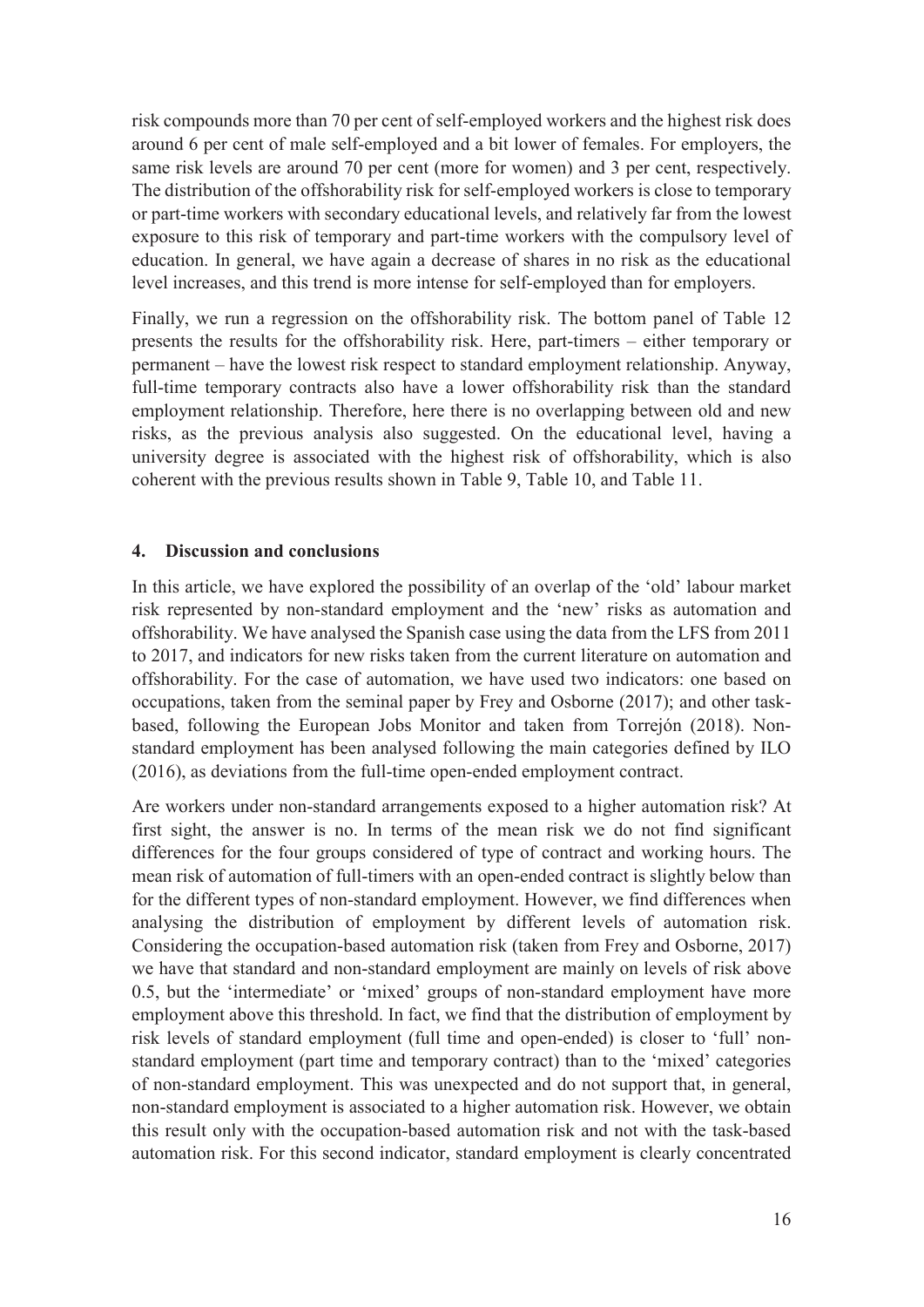in low risk, the opposite to the groups of non-standard employment. Likely, the low risk of standard employment is more related to the job tasks than to the occupation.

When analysing by contract type and working time, in general we find larger shares of employment for non-standard work arrangements – either temporary or part-time – than standard – open-ended or full-time, respectively. We obtain this pattern for both indicators of the automation risk. We also find that women are less exposed to a high risk of automation than men, and the same happens for workers with a university degree. In fact, although the high risk affects to more employment for workers with temporary or part-time contracts, what really increases the shares of employment under a high risk of automation is having only compulsory education and what shields from the automation risk is a university degree.

What happens with the exposure to the offshorability risk? Previous literature remarks that there is a potential association between routinisation of tasks and offshorability, but both are different and even a higher share of routine tasks is not correlated with a higher offshorability risk (Blinder and Krueger, 2013). As routinisation of tasks is closely related to automation, because of the lack of relationship of Blinder and Krueger (2013) found between their offshorability indicator and routine tasks, we would expect different results as those obtained for the automation risk. In fact, we obtain the opposite results about the association between non-standard employment and the offshorability risk. The offshorability risk and non-standard employment – either temporary or part-time – are not overlapped: the highest offshorability risk affects more to workers with open-ended contracts than to those with temporary contracts, and more to full-timers than to parttimers. When considering the educational level, we also find the opposite relationship that we found for the automation risks: a higher educational level is associated with a lower share of employment with no offshorability risk, and this association is clearer for temporary workers and part-timers.

Therefore, the new risks are not cumulative. Although automation and offshorability are linked to the tasks they are different phenomena and while the first one overlaps to some extent to the old risk of non-standard employment this is not the case for offshorability. As the automation risk seems also closely related to a lower education level, specific training programmes for exposed workers with only compulsory education seems especially suitable to prevent further problems. Focusing these programmes on workers with non-standard work arrangements is also advisable, as they are usually much less involved in firm-provided training programmes (Albert et al., 2005). Social dialogue and public policies would be crucial to launch this type of programmes for workers in nonstandard employment and low educational levels. Anyway, we must notice that also workers with permanent contracts and low educational levels are significantly exposed to automation risks. Therefore, it would necessary to incorporate the above measure for nonstandard employment into a wider plan promoting the skills workers will need in the future labour market. In this line, analysing the automation risks jointly with the skill needs as Pouliakas (2018) seems a promising line of research to design this type of programme.

Finally, it is worth mention that the case of self-employment seems different than standard or non-standard employment. Our analysis show that self-employment is closer to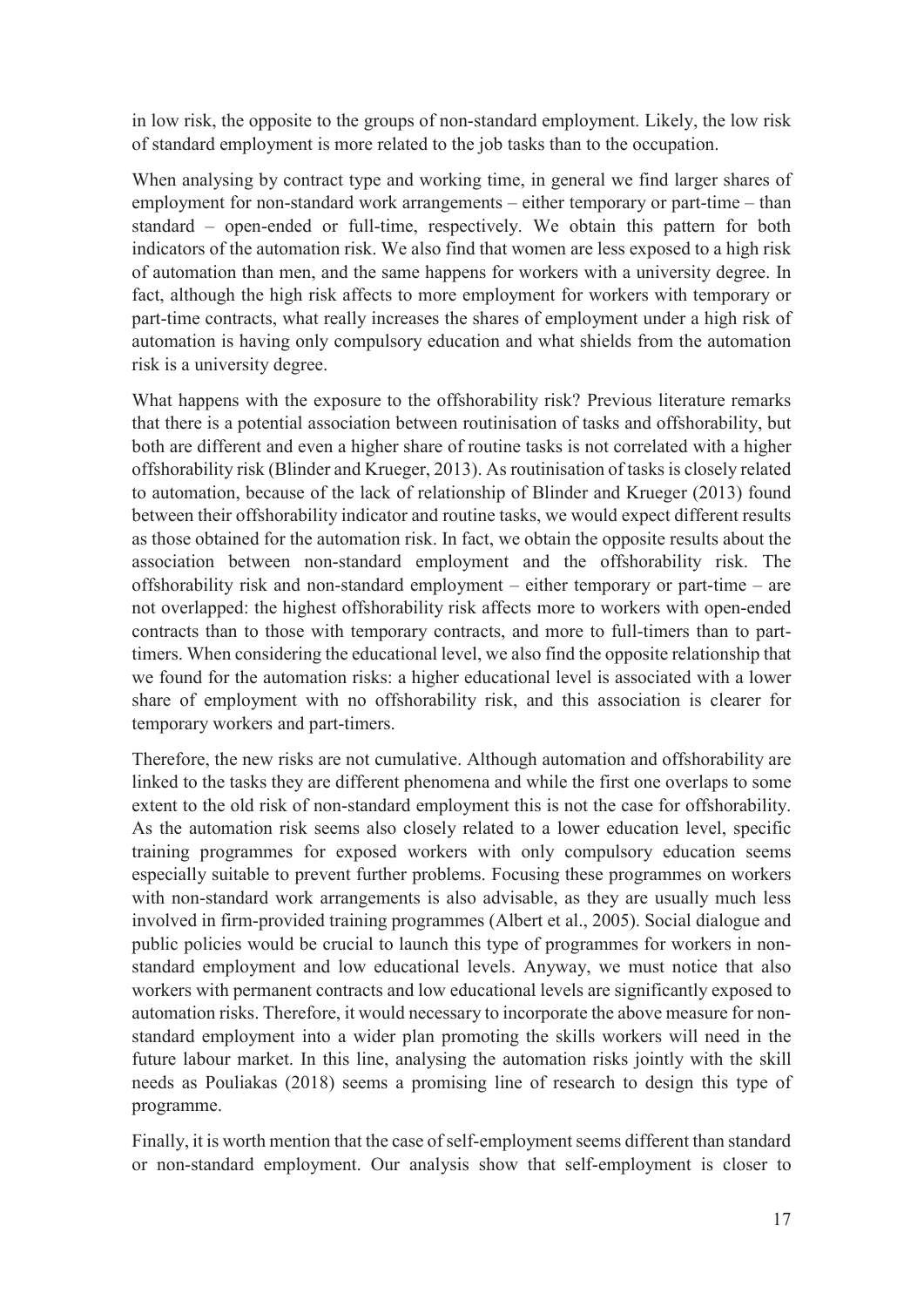employers in terms of general patterns of automation and offshorability risks. Probably, this is related to the difficulty to disaggregate dependent self-employment from the general category of self-employment in the LFS. Analysing what happens with dependent self-employment in terms of exposure to automation remains as a promising line of research about non-standard work arrangements. How dependent self-employment is related to the offshorability risk and to what happens with labour demand after a firm offshores part of its activities are also open issues on the understanding of non-standard employment.

#### **5. References**

Adam, Z. and Deakin, S. (2014). "Institutional solutions to precariousness and inequality in labour markets", *British Journal of Industrial Relations*, 52 (4), 779-809.

Albert, C., García-Serrano, C., and Hernanz, V. (2005). "Firm-provided training and temporary contracts", *Spanish Economic Review*, 7(1): 67-88.

Amuedo-Dorantes, C., Malo, M.A., and Muñoz-Bullón, F. (2008). "The Role of Temporary Help Agency Employment on Temp-to-Perm Transitions", *Journal of Labor Research*, 29(2): 138-161.

Arntz, M., Gregory, T., and Zierahn, U. (2016): "The risk of automation for jobs in OECD countries: A comparative analysis", OECD Social, Employment and Migration working papers, N0. 189, OECD, Paris.

Arntz, M., Gregory, T., and Zierahn, U. (2017): "Revisiting the risk of automation", *Economics Letters*, 159,157-160.

Autor, D. and Salomons, A. (2018). "Is automation labor-displacing? Productivity growth, employment, and the labor share", NBER working paper No. 24871.

Autor, D., Levy, F., and Murnane, R. (2003). "The skill content of recent technological change: an empirical exploration", *Quarterly Journal of Economics*, 118 (4): 1279–1333.

Baumgarten, D., Geishecker, I. and Görg, H. (2013). "Offshoring, tasks, and the skillwage pattern", *European Economic Review* 61: 132-152.

Becker, S.O., Ekholm, K., and Muendler, M.A. (2013): "Offshoring and the ohshore composition of tasks and skills", *Journal of International Economics* 90(1): 91-106.

Blinder, A. (2009). "How many U.S. jobs might be offshorable?", *World Economics*, 10  $(2): 41-78.$ 

Blinder, A. S. and Krueger, A. B. (2013), 'Alternative Measures of Offshorability: A Survey Approach', *Journal of Labor Economics* 31(2), S97–S128.

Current Population Survey staff (2018). "Electronically mediated work: new questions in the Contingent Worker Supplement", *Monthly Labor Review*, September. Link: https://doi.org/10.21916/mlr.2018.24.

De Groen, W.P. y Maselli, I. (2016): "The impact of the Collaborative Economy on the Labour Market", CEPS special report, Center for European Policy Studies, Brussels.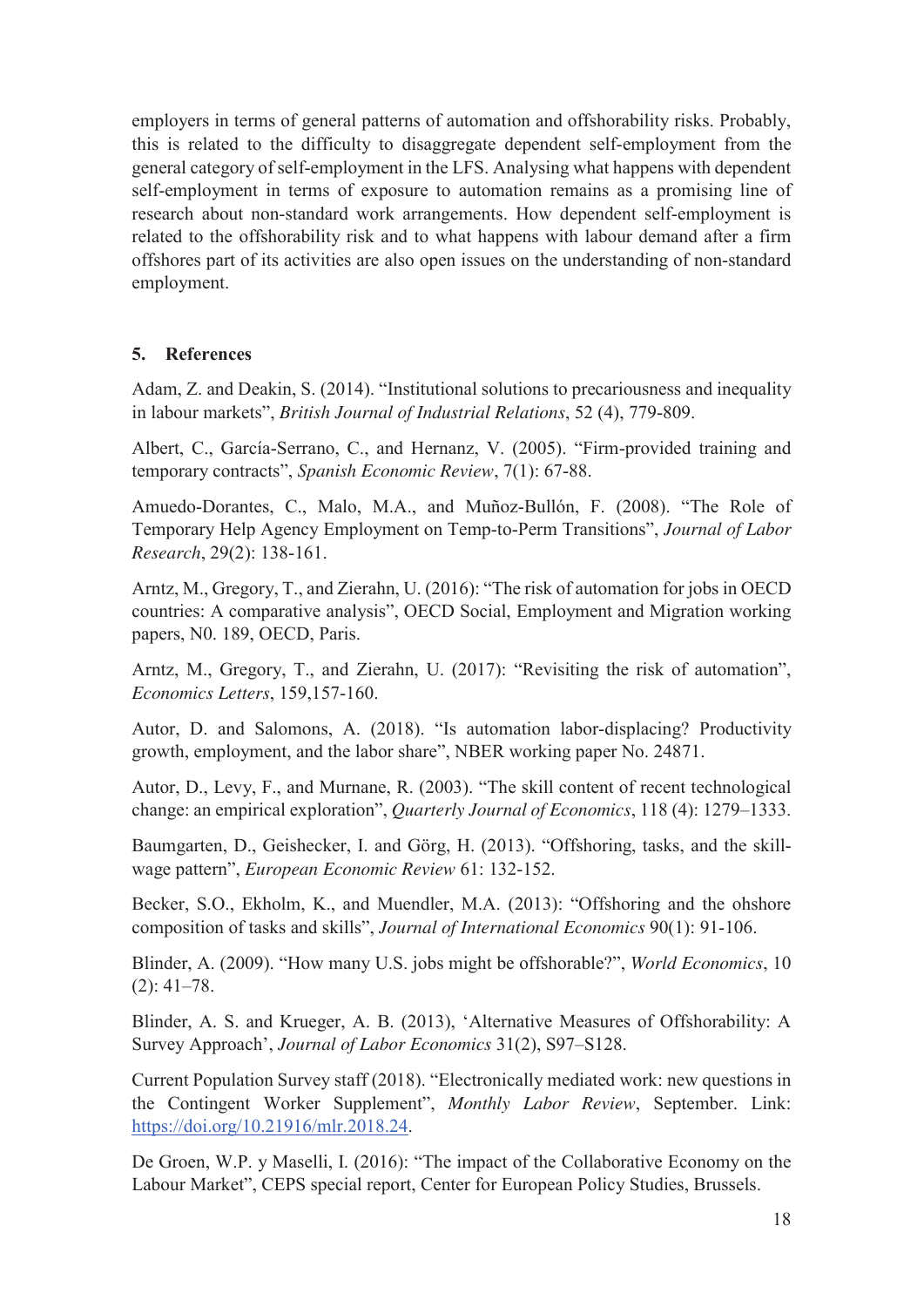De Stefano, V. (2016): "The rise of the just-in-time workforece: On-demand work, crowdwork and labour protection in the gig economy", Conditions of Work and Employment Series No 71, INWORK, International Labour Organization, Geneva (Switzerland).

Eurofound (2018). *Employment and working conditions of selected types of platform work*. Publications Office of the European Union, Luxembourg.

Fernández-Macías, E., Bisello, M., Sarkar, S. y Torrejón, S. 2016. Methodology of the construction of task indices for the European Jobs Monitor. Eurofound. Link: https://www.eurofound.europa.eu/sites/default/files/ef1617en2.pdf

Frey, C.B. and Osborne, M.A. (2017). "The future of employment: How susceptible are jobs to automation?", *Technological Forecasting & Social Change*, 114, 254-280.

García-Serrano, C. and Malo, M.A. (2013), "Beyond the contract type segmentation in Spain", Employment Sector, Employment Working Paper No. 143, International Labour Organization, Geneva.

Görg, H. and Görlich, D. (2015). "Offshoring, Wages and Job Security of Temporary Workers", *Review of World Economics* 151(3), 533-554

ILO (2014). *Spain: Growth with jobs*. Studies on growth with equity. Research Department, International Labour Organization, Geneva (Switzerland).

ILO (2016). *Non-standard employment around the world. Understanding challenges, shaping prospects*. International Labour Organization, Geneva (Switzerland).

ILO (2018). *Digital labour platforms and the future of work: Towards decent work in the online world*. International Labour Organization, Geneva (Switzerland).

Kratz, L. and Krueger, A. (2016). "The Rise and Nature of Alternative Work Arrangements in the United States, 1995-2015", NBER Working Paper 22667.

Lee, H. and Lee, J. (2015). "The impacts of offshoring on temporary workers: Evidence on wages from South Korea". *Review of World Economics* 151(3): 555-587.

López-Mourelo, E. and Malo, M.A. (2015). "El mercado de trabajo en España: el contexto europeo, los dos viejos desafíos y un nuevo problema", Ekonomiaz, 87(1): 32-59.

Nedelkoska, L. and Quintini, G. (2018). "Automation, skills use and training, OECD Social, Employment and Migration working papers, No. 202, OECD, Paris.

OECD (2018). Self-employment rate (indicator). doi: 10.1787/fb58715e-en (accessed on 29 September 2018).

Pouliakas, K. (2018). "Determinants of automation risk in the EU labour market: A skillsneeds approach", IZA discussion papers, No. 11829.

Püschel, J. (2015). "Measuring task content and offshorability", *Applied Economics Letters* 22(5)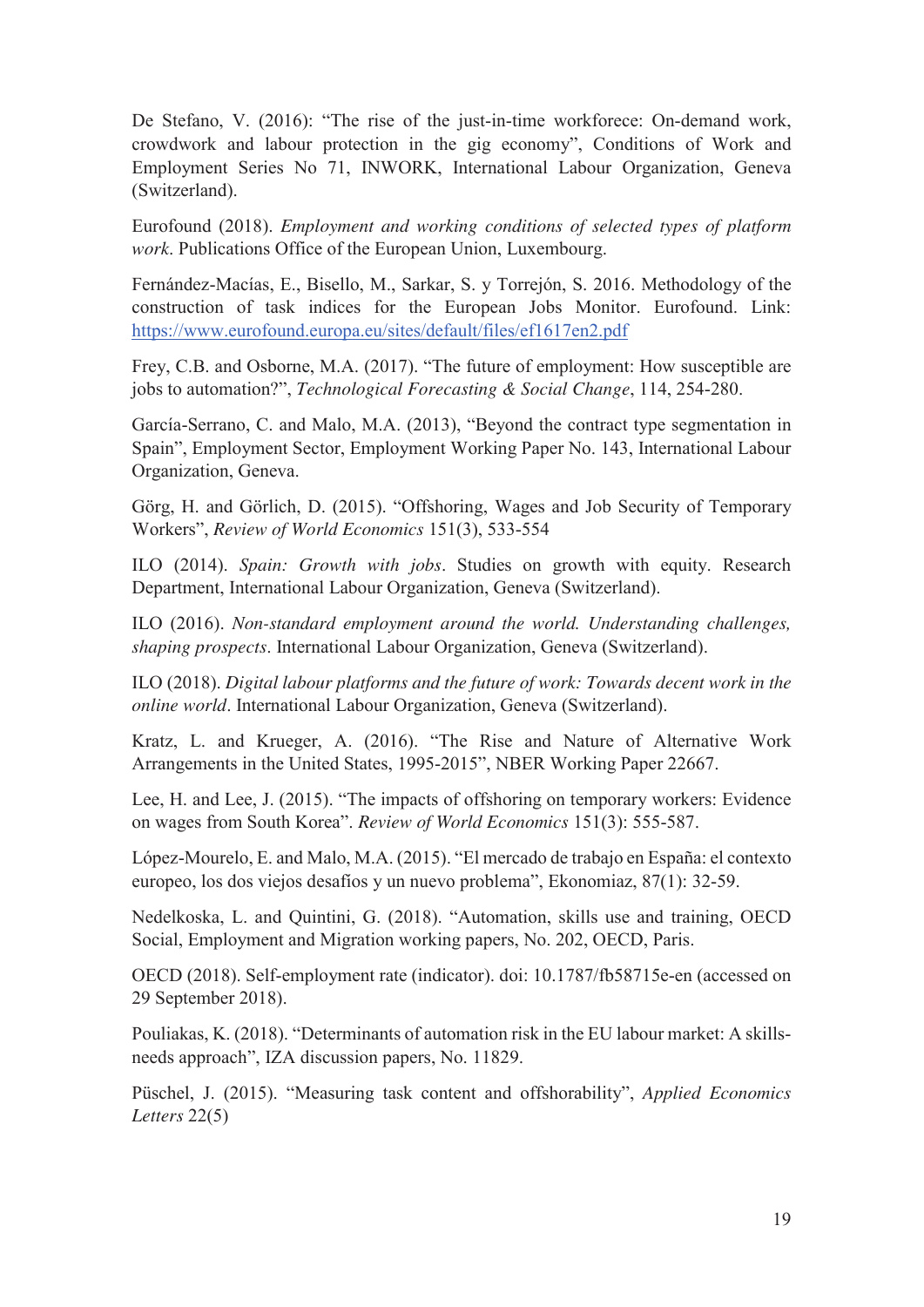Schmidpeter, B. and Winter-Ebmer, R. (2018). "How do automation and offshorability influence unemployment duration and subsequent job quality?", IZA discussion paper No. 11736.

Standing, G. (2011). *The Precariat. The New Dangerous Class*. London: Bloomsbury.

Toharia, L. (dir.) (2005). *El problema de la temporalidad en España: Un diagnóstico*, Employment Ministry, Madrid (Spain).

Toharia, L. and Malo, M.A. (2000). "The Spanish experiment: pros and cons of the flexibility at the margin", in G. Esping-Andersen and M. Regini (eds.), *Why deregulate labour markets?* Oxford University Press: 307-335.

Torrejón, S. (2018): "Ocupaciones y trabajadores vulnerables: Los cambios del lado de la demanda de empleo y sus implicaciones desde el punto vista de la desigualdad y el género", *Revista de Economía Laboral* 14(2), 137-168.

Weill, D. (2014): *The fissured workplace*, Harvard University Press, Cambridge (US).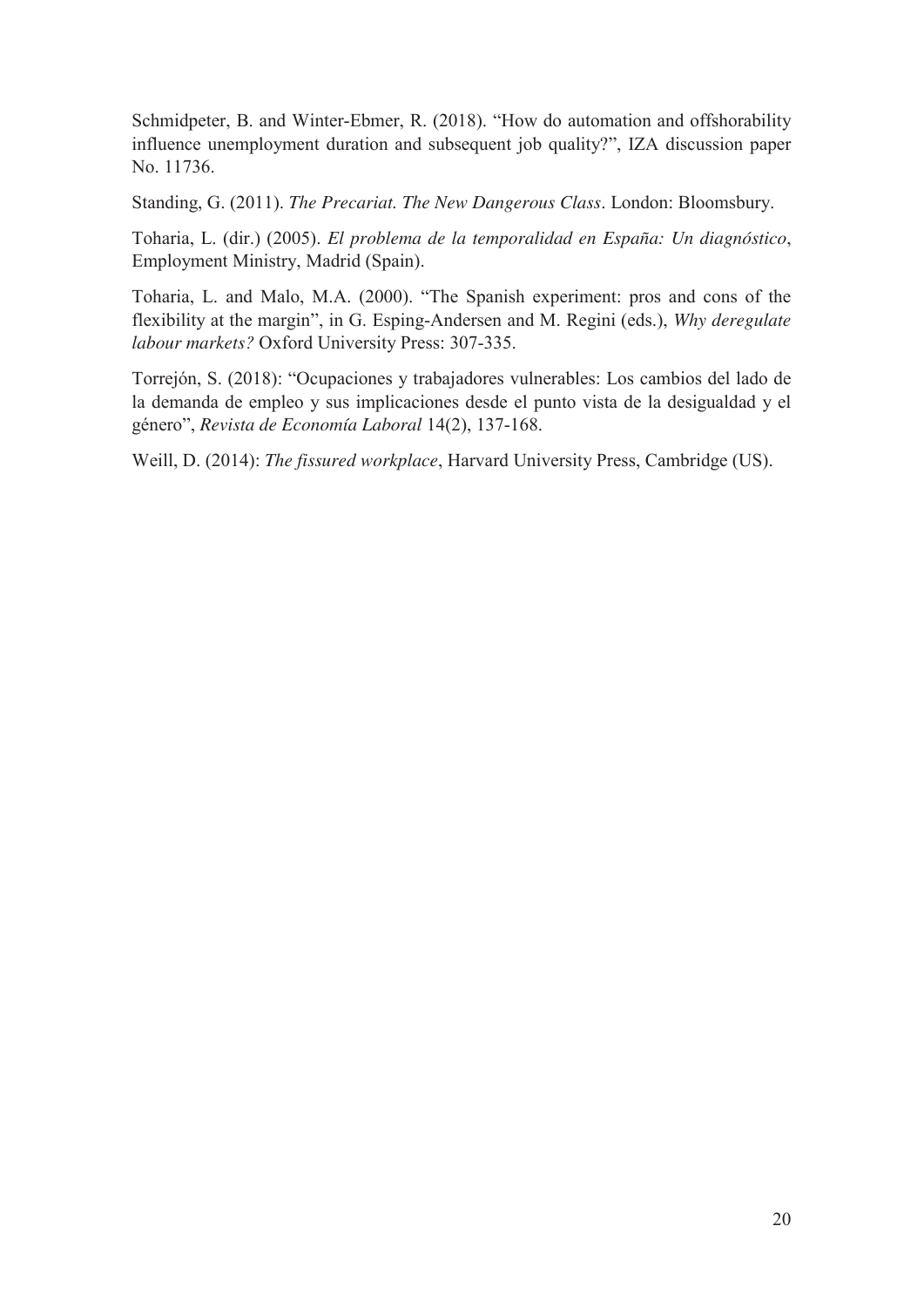Figure 1. Means of the occupation-based automation risk for standard and non-standard employment (average 2011-2017).



Source: LFS and own calculations.

Figure 2. Means of the task-based automation risk for standard and non-standard employment (average 2011-2017).



Source: LFS and own calculations.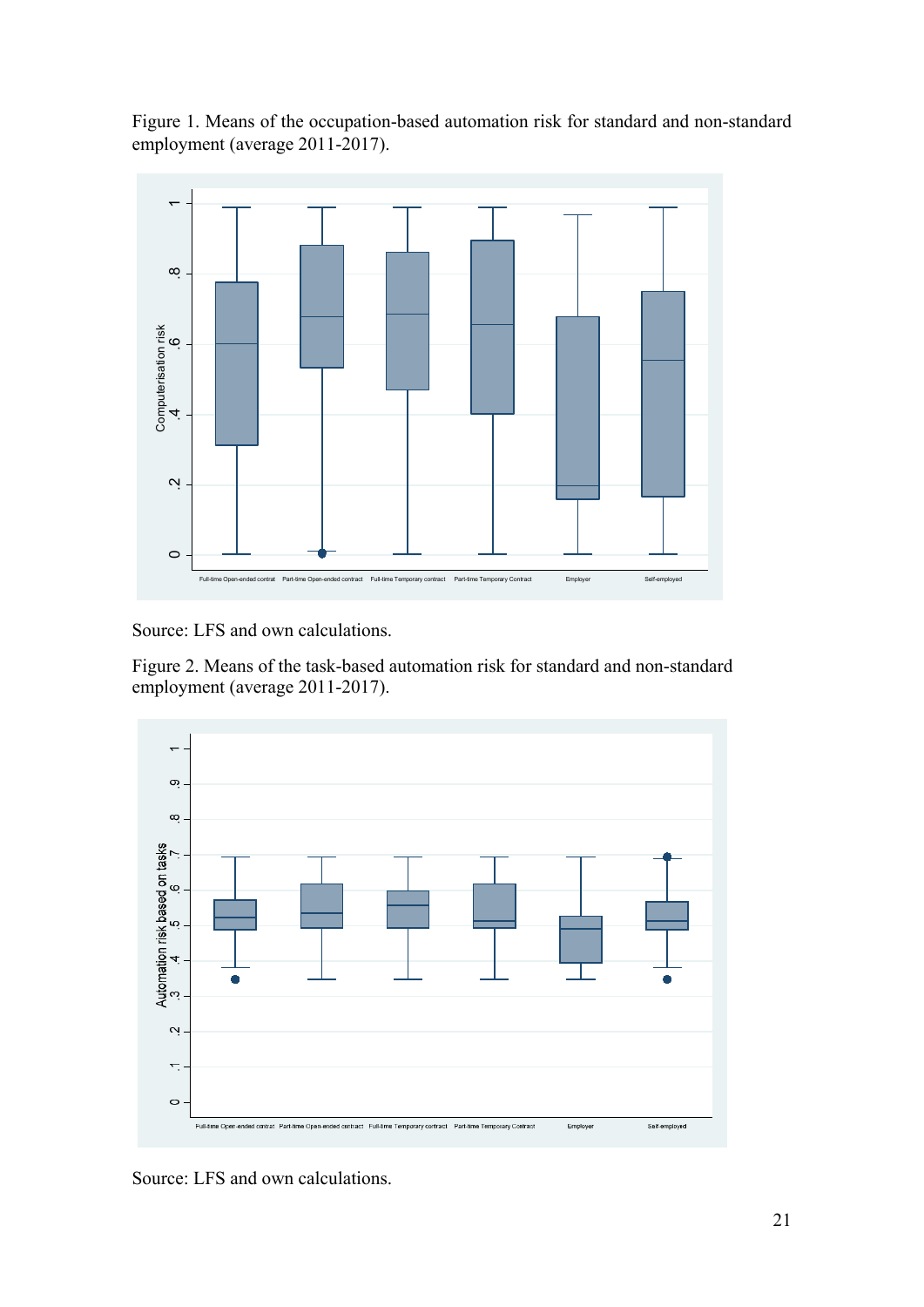



Source: LFS and own calculations.

Figure 4. Distribution of standard and non-standard employment by the task-based automation risk



Source: LFS and own calculations.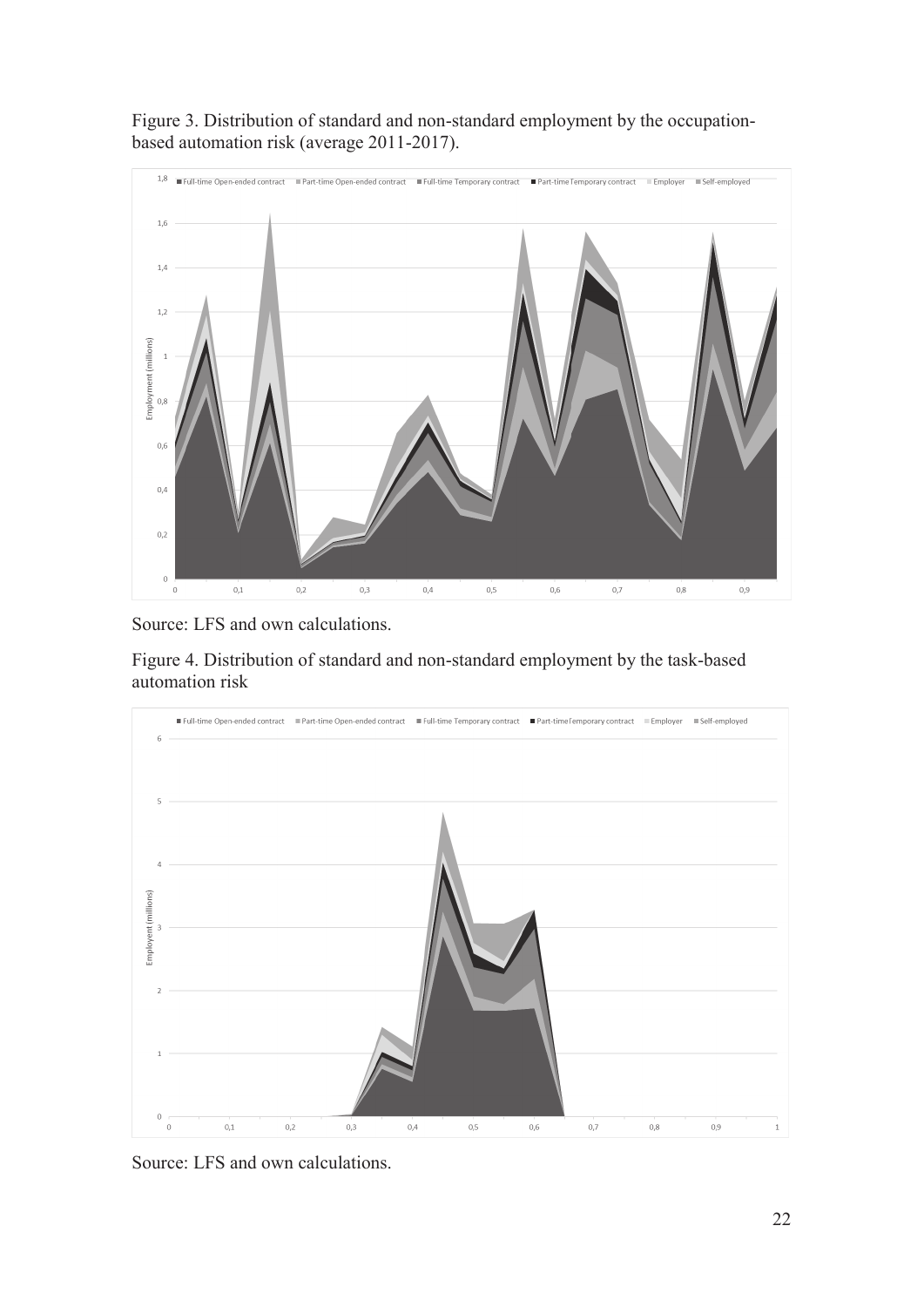



Source: LFS and own calculations.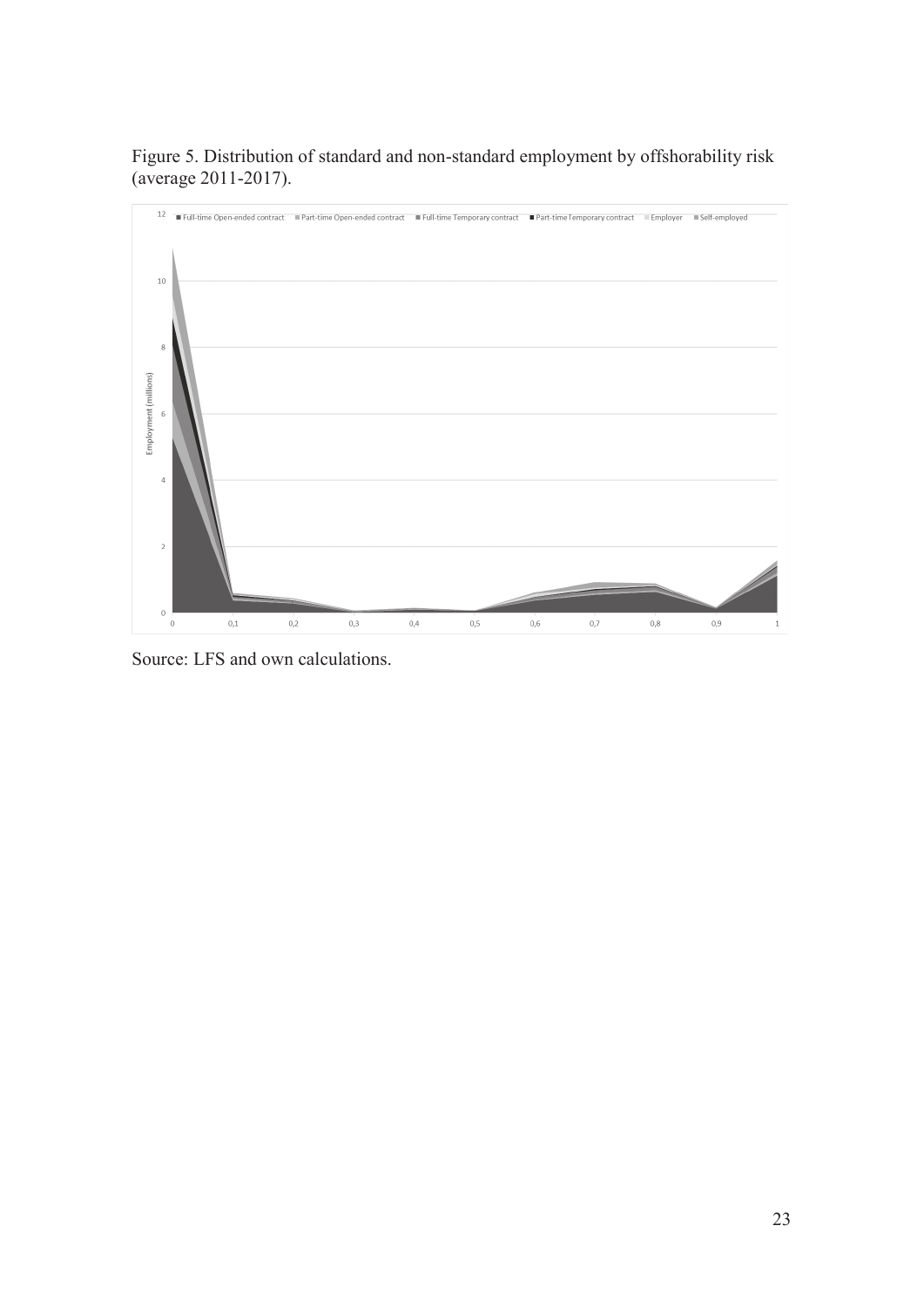Table 1. Total employment for the different thresholds of the automation and offshorability risks (average 2011-2017).

|        | <b>Automation risk</b><br>Frey and Osborne (2017) |                                  | <b>Automation risk</b><br>Torrejón (2018) | <b>Offshorability risk</b><br><b>Blinder and Krueger</b><br>(2013) |
|--------|---------------------------------------------------|----------------------------------|-------------------------------------------|--------------------------------------------------------------------|
| Low    | 25.3                                              |                                  | 38.7                                      | 64.9                                                               |
| Medium | 40.9                                              | $Med.-Low 12.9$<br>Med-High 28.0 | 28.1                                      | 25.6                                                               |
| High   | 33.9                                              |                                  | 33.2                                      | 95                                                                 |

Source: LFS and own calculations.

Table 2 Distribution of standard and non-standard employment by each type of 'new' risks (average 2011-2017).

|                        |      |                         | Automation risk (Frey and Osborne, 2017) |      |                                  |                   |         |                   |       |       |  |
|------------------------|------|-------------------------|------------------------------------------|------|----------------------------------|-------------------|---------|-------------------|-------|-------|--|
|                        |      |                         | Part-time workers                        |      |                                  |                   |         | Full-time workers |       |       |  |
|                        | Low  | Med-Low                 | Med-High                                 | High | Total                            | Low               | Med-Low | Med-High          | High  | Total |  |
| Temporary<br>contract  | 20.0 | 10.7                    | 31.2                                     | 38.0 | 100                              | 15.5              | 11.8    | 27.0              | 45.7  | 100   |  |
| Open-ended<br>contract | 15.2 | 9.8                     | 41.9                                     | 33.1 | 100                              | 24.7              | 13.7    | 28.3              | 33.3  | 100   |  |
|                        |      |                         |                                          |      | Automation risk (Torrejón, 2018) |                   |         |                   |       |       |  |
|                        |      | Part-time workers       |                                          |      |                                  | Full-time workers |         |                   |       |       |  |
|                        | Low  | Medium<br>Total<br>High |                                          |      | Low                              |                   | Medium  | High              | Total |       |  |
| Temporary<br>contract  | 29.7 |                         | 34.8                                     | 35.5 | 100                              |                   | 25.0    | 27.6              | 47.4  | 100   |  |
| Open-ended<br>contract | 30.0 |                         | 31.8                                     | 38.3 | 100                              |                   | 40.6    | 30.1              | 29.3  | 100   |  |
|                        |      |                         |                                          |      | Offshorability risk              |                   |         |                   |       |       |  |
|                        |      |                         | Part-time workers                        |      |                                  |                   |         | Full-time workers |       |       |  |
|                        | Low  |                         | Medium                                   | High | Total                            | Low               |         | Medium            | High  | Total |  |
| Temporary<br>contract  | 80.9 |                         | 15.3                                     | 3.9  | 100                              |                   | 69.5    | 22.8              | 7.7   | 100   |  |
| Open-ended<br>contract | 79.8 |                         | 14.4                                     | 5.9  | 100                              |                   | 57.2    | 30.2              | 12.6  | 100   |  |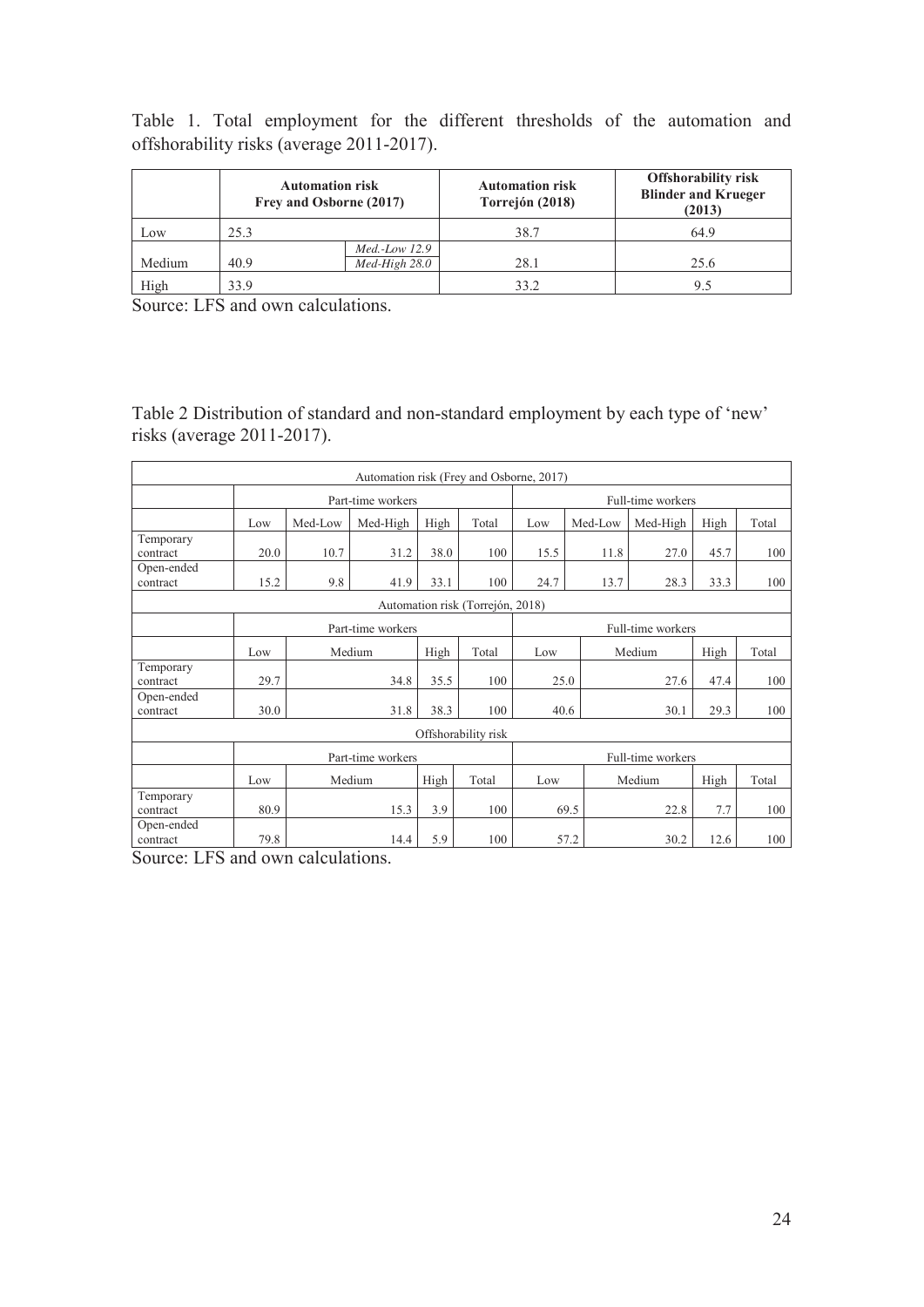|            |      |                   | <b>Temporary contract</b> |             |              |      |                   | Open-ended contract |      |       |
|------------|------|-------------------|---------------------------|-------------|--------------|------|-------------------|---------------------|------|-------|
|            | Low  | <b>Medium-low</b> | Medium-High               | <b>High</b> | <b>Total</b> | Low  | <b>Medium-low</b> | Medium-High         | High | Total |
| Total      | 16.9 | 11.5              | 28.2                      | 43.4        | 100          | 23.5 | 13.2              | 30.0                | 33.3 | 100   |
| Men        | 13.6 | 10.2              | 27.4                      | 48.8        | 100          | 24.5 | 14.1              | 27.3                | 34.2 | 100   |
| Women      | 20.2 | 12.9              | 29.1                      | 37.8        | 100          | 22.5 | 12.3              | 33.0                | 32.3 | 100   |
| Compulsory | 3.2  | 8.7               | 32.4                      | 55.7        | 100          | 5.4  | 11.9              | 35.7                | 47.0 | 100   |
| Low        |      |                   |                           |             |              |      |                   |                     |      |       |
| vocational | 6.3  | 22.7              | 27.6                      | 43.4        | 100          | 8.6  | 21.7              | 31.5                | 38.2 | 100   |
| Post-      |      |                   |                           |             |              |      |                   |                     |      |       |
| compulsory |      |                   |                           |             |              |      |                   |                     |      |       |
| secondary  | 8.5  | 12.0              | 31.5                      | 48.0        | 100          | 12.9 | 13.7              | 33.9                | 39.5 | 100   |
| Upper      |      |                   |                           |             |              |      |                   |                     |      |       |
| vocational | 13.8 | 16.8              | 31.0                      | 38.5        | 100          | 13.4 | 16.7              | 37.5                | 32.5 | 100   |
| University | 55.6 | 8.1               | 16.7                      | 19.6        | 100          | 58.5 | 10.2              | 17.7                | 13.6 | 100   |

Table 3. Distribution of employment by occupation-based automation risk considering type of contract, gender and educational level (average 2011-2017).

Source: LFS and own calculations.

Table 4. Distribution of employment by occupation-based automation risk considering working time, gender and educational level (average 2011-2017).

|                                  |      |                   | <b>Full-time</b> |             |       |      |                   | Part-time   |      |       |
|----------------------------------|------|-------------------|------------------|-------------|-------|------|-------------------|-------------|------|-------|
|                                  | Low  | <b>Medium-low</b> | Medium-High      | <b>High</b> | Total | Low  | <b>Medium-low</b> | Medium-High | High | Total |
| Total                            | 26.4 | 13.3              | 26.6             | 33.7        | 100   | 19.3 | 10.5              | 35.4        | 34.7 | 100   |
| Men                              | 25.5 | 13.2              | 26.9             | 34.4        | 100   | 21.3 | 10.8              | 25.7        | 42.2 | 100   |
| Women                            | 27.7 | 13.5              | 26.2             | 32.7        | 100   | 18.6 | 10.4              | 38.9        | 32.1 | 100   |
| Compulsory                       | 9.7  | 11.3              | 30.0             | 49.0        | 100   | 6.8  | 9.0               | 47.0        | 37.2 | 100   |
| Low<br>vocational                | 11.7 | 22.4              | 28.7             | 37.2        | 100   | 10.1 | 20.0              | 32.1        | 37.7 | 100   |
| Post-<br>compulsory<br>secondary | 17.8 | 14.5              | 30.1             | 37.6        | 100   | 12.3 | 10.3              | 35.5        | 41.9 | 100   |
| Upper                            |      |                   |                  |             |       |      |                   |             |      |       |
| vocational                       | 16.8 | 17.9              | 34.9             | 30.4        | 100   | 17.1 | 13.7              | 30.3        | 38.8 | 100   |
| University                       | 61.3 | 10.1              | 16.0             | 12.5        | 100   | 54.0 | 7.4               | 17.7        | 20.9 | 100   |

Source: LFS and own calculations.

Table 5. Distribution of employment by occupation-based automation risk considering employment status, gender and educational level (average 2011-2017).

|            |      |                   | <b>Employer</b> |             |       |      | Own-account workers without employees |                 |      |              |
|------------|------|-------------------|-----------------|-------------|-------|------|---------------------------------------|-----------------|------|--------------|
|            | Low  | <b>Medium-low</b> | Medium-High     |             | Total |      | <b>Medium-low</b>                     | Medium-<br>High | High | <b>Total</b> |
|            |      |                   |                 | <b>High</b> |       | Low  |                                       |                 |      |              |
| Total      | 55.4 | 10.4              | 13.8            | 20.5        | 100   | 36.6 | 15.2                                  | 23.6            | 24.5 | 100          |
| Men        | 54.0 | 9.1               | 16.1            | 20.8        | 100   | 30.8 | 14.8                                  | 29.3            | 25.1 | 100          |
| Women      | 58.6 | 13.3              | 8.4             | 19.8        | 100   | 48.0 | 16.1                                  | 12.5            | 23.4 | 100          |
| Compulsory | 41.5 | 8.6               | 18.7            | 31.1        | 100   | 21.9 | 12.1                                  | 29.3            | 36.7 | 100          |
| Low        |      |                   |                 |             |       |      |                                       |                 |      |              |
| vocational | 40.7 | 21.6              | 15.2            | 22.4        | 100   | 25.5 | 24.8                                  | 26.2            | 23.5 | 100          |
| Post-      |      |                   |                 |             |       |      |                                       |                 |      |              |
| compulsory |      |                   |                 |             |       |      |                                       |                 |      |              |
| secondary  | 59.0 | 9.5               | 11.8            | 19.7        | 100   | 32.8 | 20.1                                  | 24.2            | 22.9 | 100          |
| Upper      |      |                   |                 |             |       |      |                                       |                 |      |              |
| vocational | 49.4 | 17.1              | 16.6            | 16.9        | 100   | 32.0 | 23.6                                  | 27.2            | 17.1 | 100          |
| University | 80.8 | 7.0               | 6.1             | 6.2         | 100   | 72.8 | 11.3                                  | 10.0            | 5.9  | 100          |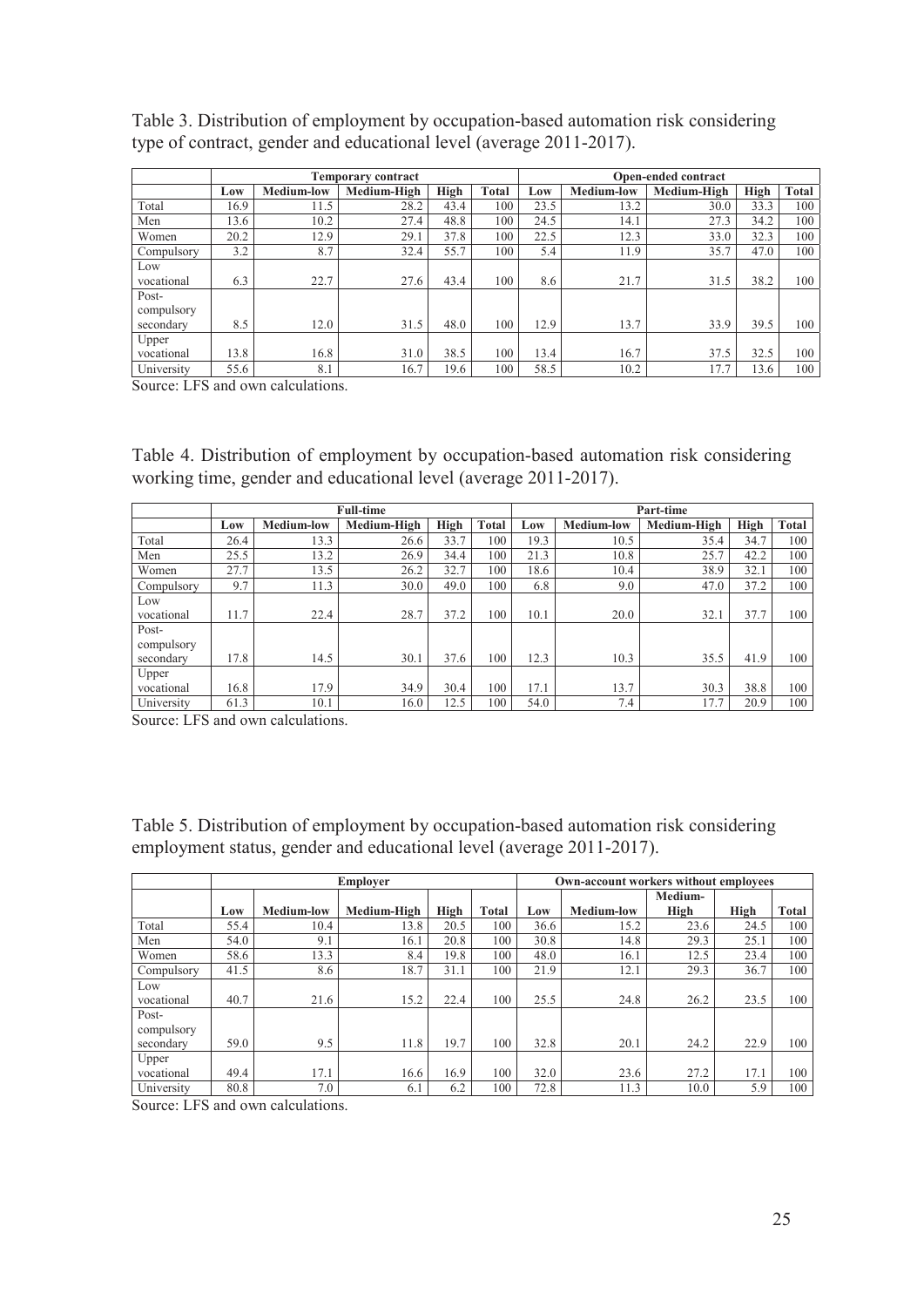|            |      | <b>Temporary contract</b> |      |              |      | Open-ended contract |      |              |
|------------|------|---------------------------|------|--------------|------|---------------------|------|--------------|
|            | Low  | <b>Medium</b>             | High | <b>Total</b> | Low  | <b>Medium</b>       | High | <b>Total</b> |
| Total      | 26.4 | 29.7                      | 43.9 | 100          | 39.3 | 30.3                | 30.4 | 100          |
| Men        | 20.5 | 23.3                      | 56.2 | 100          | 37.0 | 25.9                | 37.1 | 100          |
| Women      | 32.6 | 36.5                      | 31.0 | 100          | 41.9 | 35.3                | 22.9 | 100          |
| Compulsory | 9.9  | 21.8                      | 68.3 | 100          | 17.3 | 24.9                | 57.9 | 100          |
| Low        |      |                           |      |              |      |                     |      |              |
| vocational | 15.5 | 42.9                      | 41.6 | 100          | 20.6 | 44.6                | 34.7 | 100          |
| Post-      |      |                           |      |              |      |                     |      |              |
| compulsory |      |                           |      |              |      |                     |      |              |
| secondary  | 22.0 | 36.2                      | 41.8 | 100          | 35.4 | 37.8                | 26.8 | 100          |
| Upper      |      |                           |      |              |      |                     |      |              |
| vocational | 26.2 | 46.2                      | 27.6 | 100          | 29.3 | 47.3                | 23.4 | 100          |
| University | 66.8 | 25.3                      | 7.9  | 100          | 76.3 | 20.2                | 3.4  | 100          |

Table 6. Distribution of employment by task-based automation risk considering type of contract, gender and educational level (average 2011-2017)

Source: LFS and own calculations.

Table 7. Distribution of employment by task-based automation risk considering working time, gender and educational level (average 2011-2017).

|                                  |      | <b>Full time</b> |      |              |      | Part-time     |      |              |
|----------------------------------|------|------------------|------|--------------|------|---------------|------|--------------|
|                                  | Low  | <b>Medium</b>    | High | <b>Total</b> | Low  | <b>Medium</b> | High | <b>Total</b> |
| Total                            | 39.9 | 27.4             | 32.8 | 100          | 32.3 | 31.9          | 35.7 | 100          |
| Men                              | 35.8 | 22.5             | 41.7 | 100          | 34.1 | 29.2          | 36.7 | 100          |
| Women                            | 45.9 | 34.7             | 19.4 | 100          | 31.7 | 32.9          | 35.4 | 100          |
| Compulsory                       | 19.5 | 22.1             | 58.4 | 100          | 17.1 | 26.5          | 56.4 | 100          |
| Low<br>vocational                | 21.1 | 41.5             | 37.4 | 100          | 23.3 | 45.5          | 31.2 | 100          |
| Post-<br>compulsory<br>secondary | 37.8 | 33.8             | 28.4 | 100          | 28.7 | 37.1          | 34.1 | 100          |
| Upper<br>vocational              | 30.1 | 44.2             | 25.6 | 100          | 36.2 | 44.1          | 19.7 | 100          |
| University                       | 77.7 | 18.3             | 4.0  | 100          | 66.8 | 25.4          | 7.8  | 100          |

Source: LFS and own calculations.

Table 8. Distribution of employment by occupation-based automation risk considering employment status, gender and educational level (average 2011-2017).

|            |      | Emplover      |      |              |      | Own-account worker without employees |      |              |
|------------|------|---------------|------|--------------|------|--------------------------------------|------|--------------|
|            | Low  | <b>Medium</b> | High | <b>Total</b> | Low  | <b>Medium</b>                        | High | <b>Total</b> |
| Total      | 60.6 | 19.3          | 20.1 | 100          | 47.7 | 17.1                                 | 35.3 | 100          |
| Men        | 58.3 | 15.7          | 26.0 | 100          | 40.6 | 13.8                                 | 45.6 | 100          |
| Women      | 65.9 | 27.6          | 6.5  | 100          | 61.5 | 23.4                                 | 15.1 | 100          |
| Compulsory | 44.3 | 22.7          | 33.0 | 100          | 30.7 | 16.6                                 | 52.7 | 100          |
| Low        |      |               |      |              |      |                                      |      |              |
| vocational | 41.5 | 34.0          | 24.4 | 100          | 31.0 | 30.2                                 | 38.8 | 100          |
| Post-      |      |               |      |              |      |                                      |      |              |
| compulsory |      |               |      |              |      |                                      |      |              |
| secondary  | 66.2 | 19.2          | 14.6 | 100          | 51.5 | 18.9                                 | 29.6 | 100          |
| Upper      |      |               |      |              |      |                                      |      |              |
| vocational | 54.3 | 25.8          | 19.9 | 100          | 40.7 | 28.0                                 | 31.4 | 100          |
| University | 90.0 | 6.7           | 3.4  | 100          | 87.0 | 7.3                                  | 5.8  | 100          |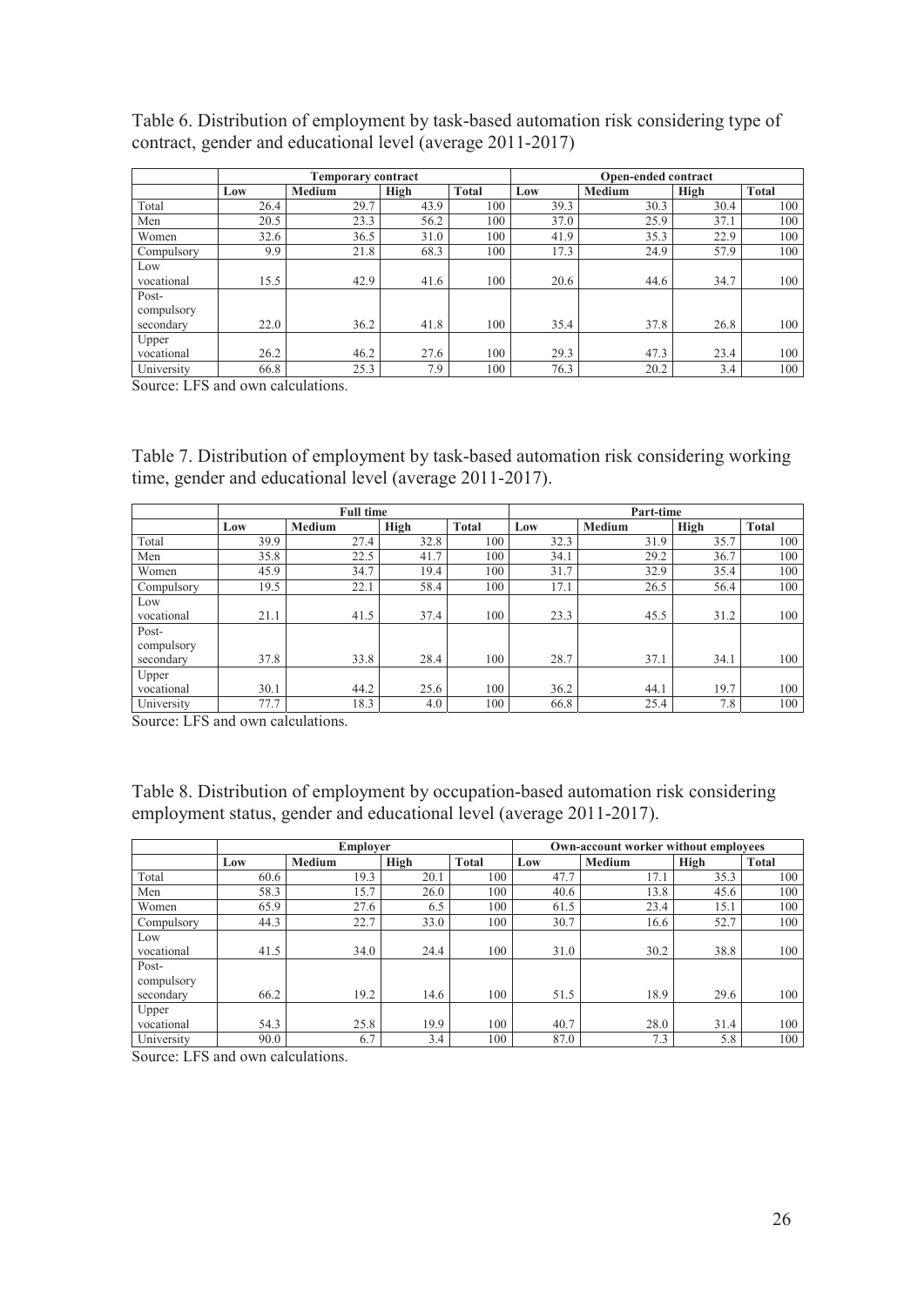|            |          | <b>Temporary contract</b> |          |              |          | <b>Open-ended contract</b> |          |              |
|------------|----------|---------------------------|----------|--------------|----------|----------------------------|----------|--------------|
|            | $Risk=0$ | $0 >$ Risk $>1$           | $Risk=1$ | <b>Total</b> | $Risk=0$ | $0 >$ Risk $>1$            | $Risk=1$ | <b>Total</b> |
| Total      | 72.9     | 20.6                      | 6.5      | 100          | 60.0     | 28.2                       | 11.7     | 100          |
| Men        | 71.9     | 20.1                      | 8.0      | 100          | 55.4     | 30.1                       | 14.5     | 100          |
| Women      | 73.9     | 21.0                      | 5.1      | 100          | 65.0     | 26.2                       | 8.8      | 100          |
| Compulsory | 85.1     | 9.9                       | 5.1      | 100          | 76.0     | 14.2                       | 9.9      | 100          |
| Low        |          |                           |          |              |          |                            |          |              |
| vocational | 78.3     | 15.1                      | 6.6      | 100          | 71.4     | 18.6                       | 10.0     | 100          |
| Post-      |          |                           |          |              |          |                            |          |              |
| compulsory |          |                           |          |              |          |                            |          |              |
| secondary  | 77.1     | 16.8                      | 6.1      | 100          | 60.9     | 27.3                       | 11.9     | 100          |
| Upper      |          |                           |          |              |          |                            |          |              |
| vocational | 63.5     | 27.2                      | 9.3      | 100          | 52.5     | 32.3                       | 15.2     | 100          |
| University | 48.3     | 43.5                      | 8.2      | 100          | 40.9     | 46.4                       | 12.8     | 100          |

Table 9. Distribution of employment by offshorability risk considering type of contract, gender and educational level (average 2011-2017)

Source: LFS and own calculations.

Table 10. Distribution of employment by offshorability risk considering working time, gender and educational level (average 2011-2017).

|                  |          | <b>Full-time</b> |          |              |          | Part-time       |          |              |
|------------------|----------|------------------|----------|--------------|----------|-----------------|----------|--------------|
|                  | $Risk=0$ | $0 >$ Risk $>1$  | $Risk=1$ | <b>Total</b> | $Risk=0$ | $0 >$ Risk $>1$ | $Risk=1$ | <b>Total</b> |
| Total            | 62.4     | 27.3             | 10.4     | 100          | 78.6     | 16.4            | 5.1      | 100          |
| Men              | 61.1     | 27.2             | 11.8     | 100          | 75.0     | 18.6            | 6.3      | 100          |
| Women            | 64.3     | 27.4             | 8.3      | 100          | 79.8     | 15.6            | 4.6      | 100          |
| Compulsory       | 77.8     | 13.9             | 8.3      | 100          | 90.3     | 6.2             | 3.5      | 100          |
| Low vocational   | 72.4     | 18.3             | 9.2      | 100          | 84.1     | 11.1            | 4.8      | 100          |
| Post-compulsory  |          |                  |          |              |          |                 |          |              |
| secondary        | 62.6     | 26.4             | 10.9     | 100          | 80.4     | 14.6            | 5.0      | 100          |
| Upper vocational | 54.9     | 31.5             | 13.6     | 100          | 68.8     | 22.9            | 8.4      | 100          |
| University       | 41.9     | 46.5             | 11.7     | 100          | 56.6     | 36.9            | 6.5      | 100          |

Source: LFS and own calculations.

Table 11. Distribution of employment by offshorability risk considering employment status, gender and educational level (average 2011-2017).

|            |          | <b>Employer</b> |          |              |          | Own-acoount worker without employees |          |              |
|------------|----------|-----------------|----------|--------------|----------|--------------------------------------|----------|--------------|
|            | $Risk=0$ | $0 >$ Risk $>1$ | $Risk=1$ | <b>Total</b> | $Risk=0$ | $0 >$ Risk $>1$                      | $Risk=1$ | <b>Total</b> |
| Total      | 71.4     | 25.2            | 3.4      | 100          | 73.1     | 21.0                                 | 6.0      | 100          |
| Men        | 68.8     | 27.4            | 3.7      | 100          | 72.8     | 20.5                                 | 6.7      | 100          |
| Women      | 77.1     | 20.1            | 2.7      | 100          | 73.5     | 21.9                                 | 4.6      | 100          |
| Compulsory | 78.0     | 19.5            | 2.5      | 100          | 87.5     | 8.5                                  | 4.0      | 100          |
| Low        |          |                 |          |              |          |                                      |          |              |
| vocational | 77.0     | 19.1            | 3.9      | 100          | 81.6     | 12.6                                 | 5.7      | 100          |
| Post-      |          |                 |          |              |          |                                      |          |              |
| compulsory |          |                 |          |              |          |                                      |          |              |
| secondary  | 72.1     | 24.3            | 3.6      | 100          | 69.5     | 21.7                                 | 8.8      | 100          |
| Upper      |          |                 |          |              |          |                                      |          |              |
| vocational | 66.8     | 29.5            | 3.6      | 100          | 68.8     | 23.0                                 | 8.2      | 100          |
| University | 61.2     | 34.4            | 4.4      | 100          | 46.1     | 46.6                                 | 7.3      | 100          |